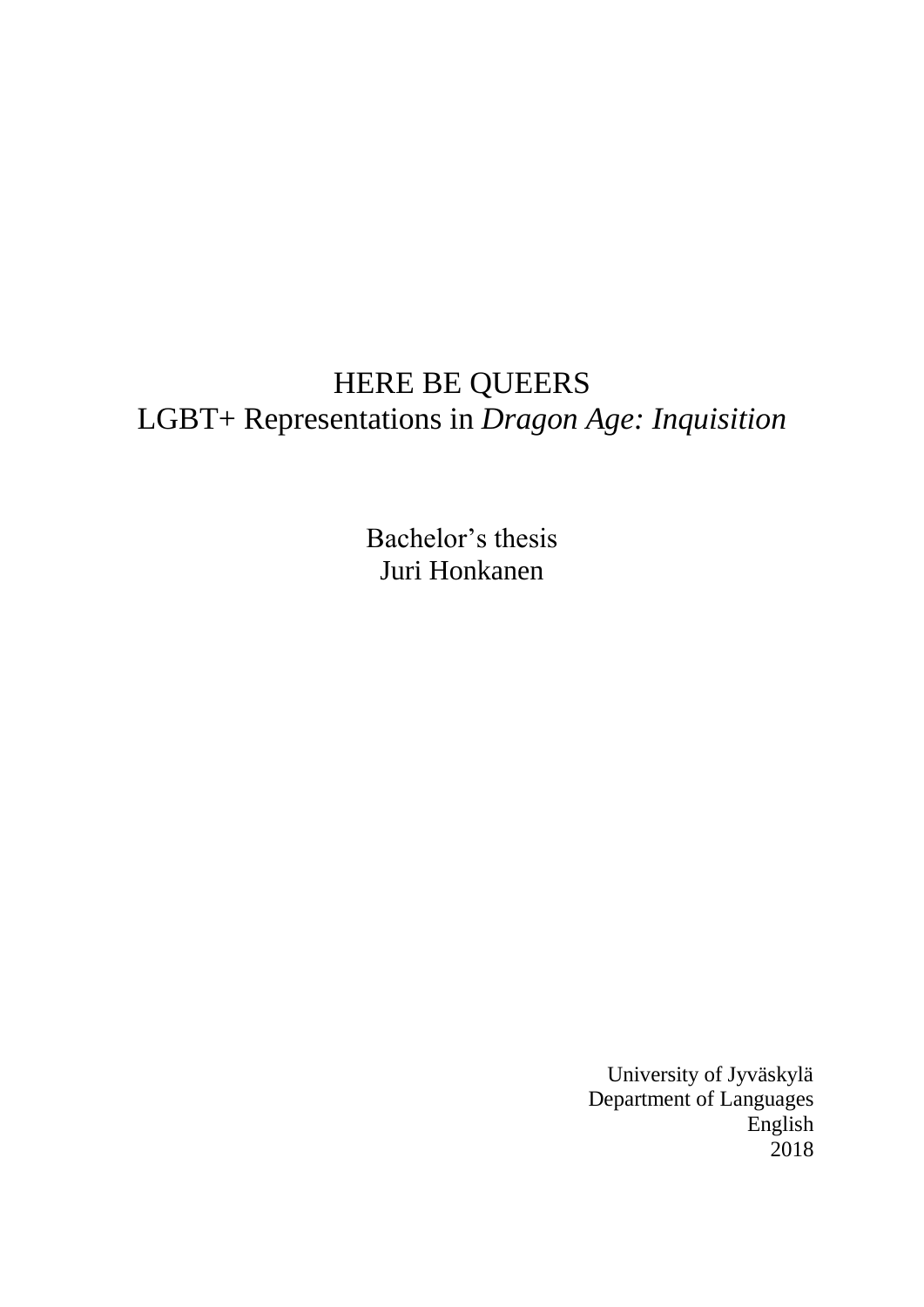# **JYVÄSKYLÄN YLIOPISTO**

| Tiedekunta - Faculty                                        | $Laitos - Department$               |  |
|-------------------------------------------------------------|-------------------------------------|--|
| HUMANISTIS-<br>YHTEISKUNTATIETEELLINEN<br><b>TIEDEKUNTA</b> | KIELI- JA VIESTINTÄTIETEIDEN LAITOS |  |
| Tekijä – Author                                             |                                     |  |
| Juri Honkanen                                               |                                     |  |
| Työn nimi – Title                                           |                                     |  |
| <b>HERE BE QUEERS</b>                                       |                                     |  |
| LGBT+ Representations in Dragon Age: Inquisition            |                                     |  |
| Oppiaine – Subject                                          | Työn laji - Level                   |  |
| englannin kieli                                             | kandidaatintutkielma                |  |
| Aika – Month and year                                       | Sivumäärä – Number of pages         |  |
| kesäkuu 2018                                                | 26                                  |  |
| Tiivistelmä – Abstract                                      |                                     |  |

Seksuaali- ja sukupuolivähemmistöjen esitys valtavirran videopeleissä on hyvin marginaalista, ja aiheen tutkimus on ollut vastaavasti vähäistä.

Tämä tutkielma tarkastelee Dragon Age: Inquisition (2014) -toimintaroolipelissä esiintyviä seksuaali- ja sukupuolivähemmistöihin kuuluvia henkilöhahmoja multimodaalista ja kriittistä diskurssianalyysiä hyödyntäen. Tarkastelemalla hahmojen roolia, näkyvyyttä, ja minäkuvaa tutkielma pyrkii arvioimaan, miten hahmoesitykset voivat vaikuttaa yleisön asenteisiin.

Tutkielma huomaa, miten *Dragon Age: Inquisition* pyrkii edistämään yleisön suvaitsevuutta ja tietoisuutta seksuaali- ja sukupuolivähemmistöjä kohtaan. Tarkastelluista hahmoesityksistä selviää, miten sukupuoli- ja seksuaalivähemmistöjä voidaan esittää moniulotteisina henkilöhahmoina stereotyyppisistä piirteistä huolimatta. Tutkielma huomaa myös, miten monimuotoinen hahmokaarti auttaa rakentamaan fiktiivisiä maailmoja luomalla mahdollisuuksia laajentaa taustatarinaa.

Asiasanat – Keywords video game, sexuality, gender, representation

Säilytyspaikka – Depository JYX

Muita tietoja – Additional information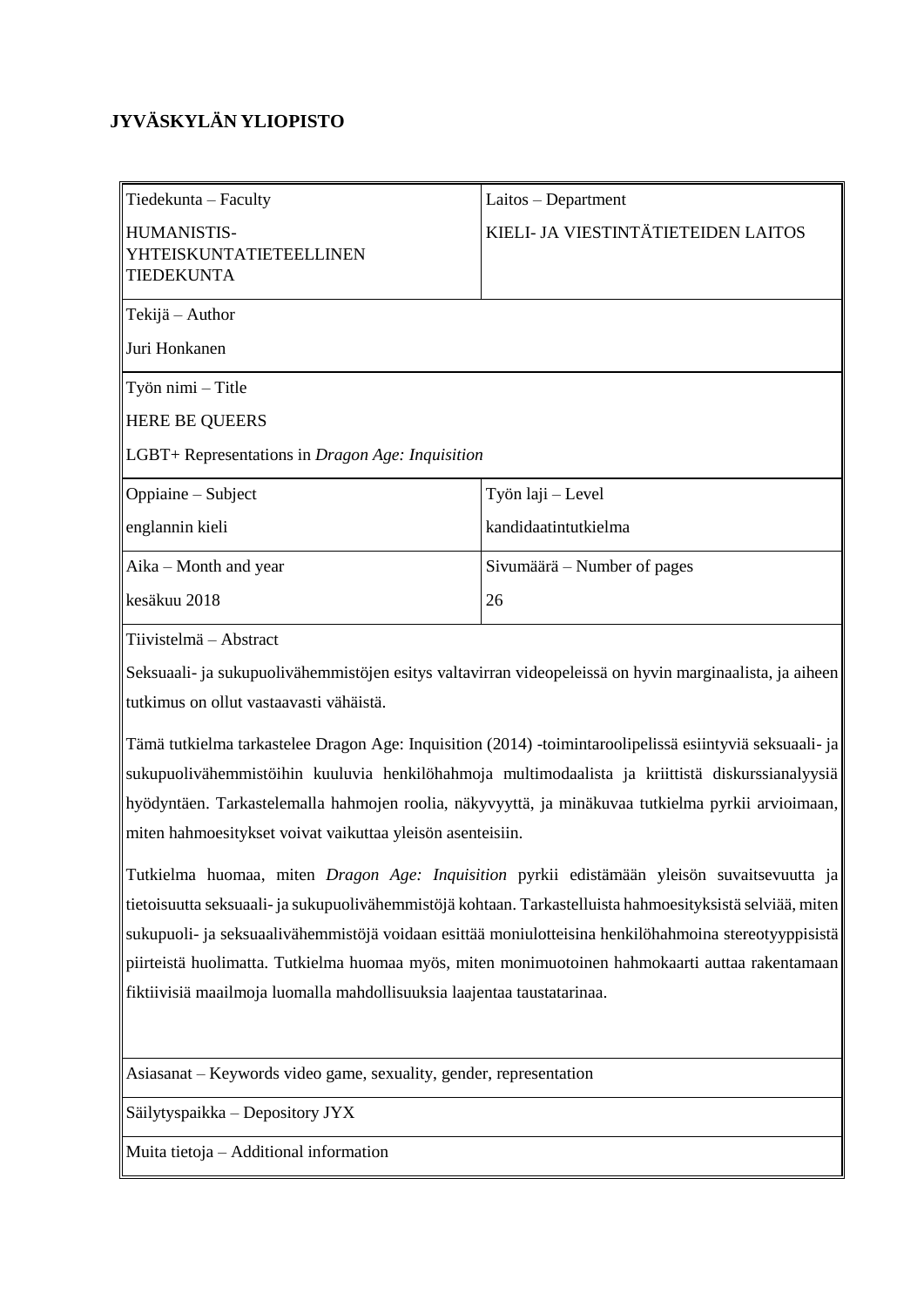# TABLE OF CONTENTS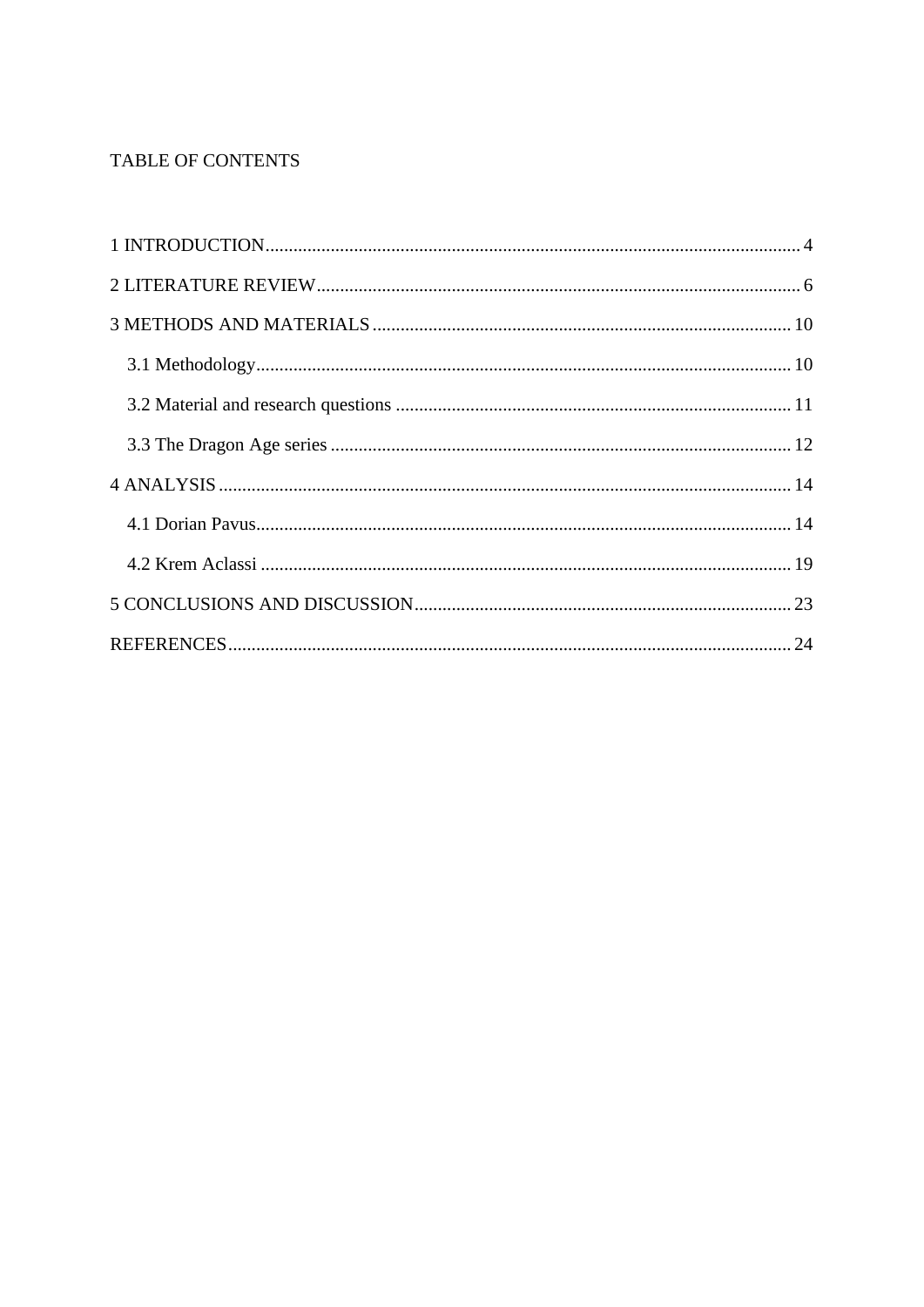## 1 INTRODUCTION

In comparison to books and film, video games are a relatively new medium for storytelling. The technical limitations of early video games have disappeared over the past decades, allowing game designers and writers to create nearly any type of story imaginable. The interactive nature of the medium has enabled immersive, player-driven stories with branching paths to emerge. (Klug and Lebowitz 2011: 5, 37.) The immersiveness alters how the audience engages with the story, suggesting that video game narratives impact the audience more deeply than any other form of visual media (Friedberg 2015: 3).

According to the Entertainment Software Association (2015), customers spent a total of 22.41 billion US dollars on games industry in the United States alone in 2014. Video games have become an essential part of the entertainment industry, and recent years have seen growth for the international game research community, as research publications, books, seminars, conferences, journals, and associations have been created in the field. Yet, research on the representation of marginalised groups in games has remained limited. Even though video games have long featured lesbian, gay, bisexual, and transgender (LGBT+) characters and storylines, they tend to showcase stereotypes and stale tropes, and positive examples have been few until recently.

BioWare, a Canadian video game developer, has a long history of inclusive depictions of sexual orientations and gender identities: In 2003, the studio released *Star Wars: Knights of the Old Republic*, introducing Juhani, the first known lesbian character in the *Star Wars* universe. *Mass Effect 3* (2012) was dubbed controversial for featuring a gay pilot named Steve Cortez and establishing a recurring male character, Kaidan Alenko, as bisexual. More recently, the release of *Dragon Age: Inquisition* (2014), the third instalment in BioWare's acclaimed Dragon Age series, set off a flurry of coverage and controversy over the new characters, namely the homosexual male character Dorian Pavus, and the transgender male character Cremisius "Krem" Aclassi. While these characters were met with nearly universal acclaim from video game journalists and critics, the online comments are full of criticism targeted at the characters. For instance, dissenters have accused BioWare of catering to certain audiences by forcing unnecessary diversity, while some LGBT+ advocates argue that these characters conform to negative stereotypes that have been historically used to oppress gender and sexual minorities. (Cain 2015; Karmali 2015.)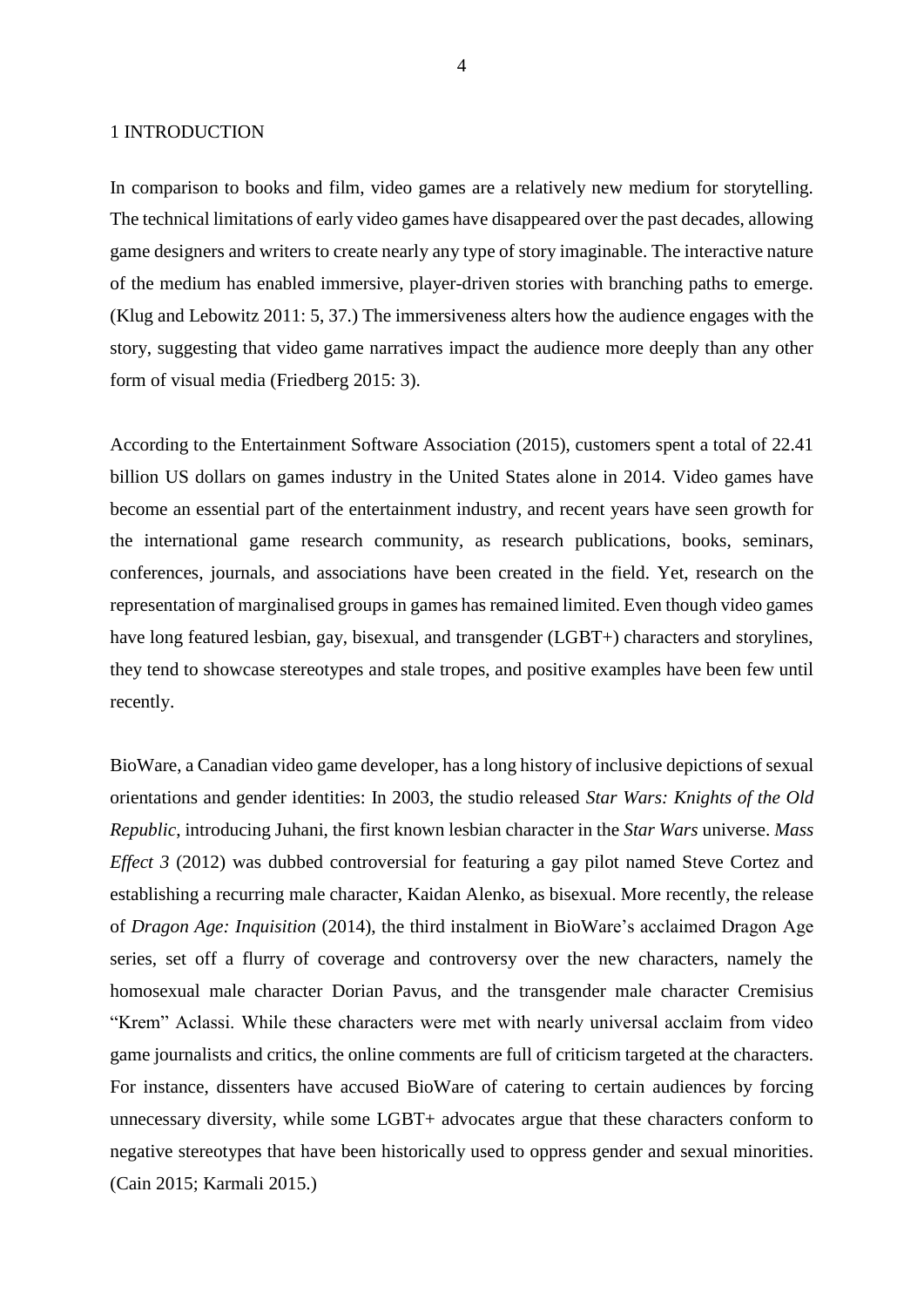The goal of this thesis is to examine *Dragon Age: Inquisition* to infer the nature of these representations; by employing multimodality and Critical Discourse Analysis, I aim to determine whether the LGBT+ characters were included merely as an act of tokenism, if they are full-fledged characters that serve a purpose in enriching, expanding and exposing the game world, or if they fall somewhere in between the two extremes.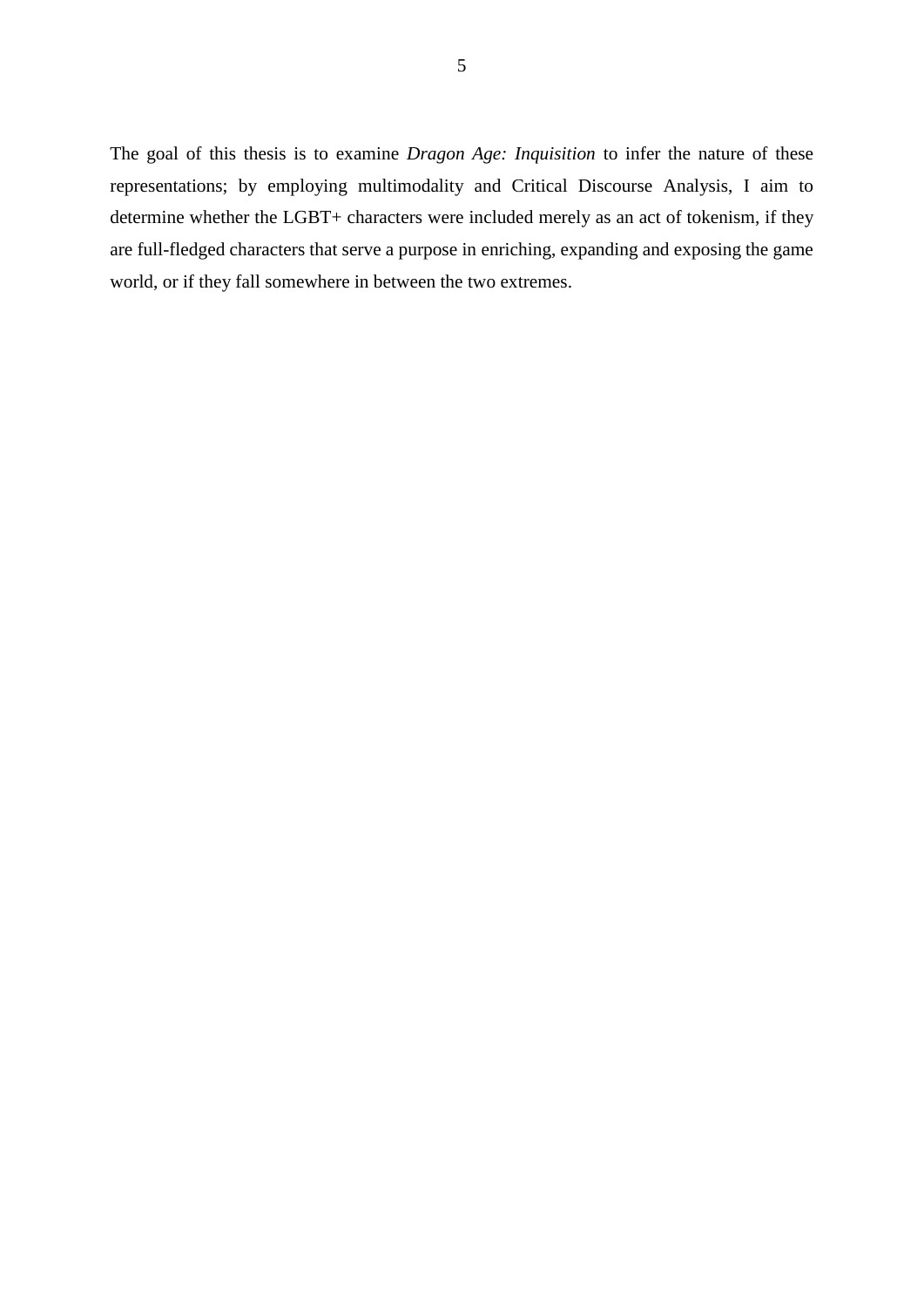#### 2 LITERATURE REVIEW

George Gerbner (as cited in McQuail 2010: 495) famously argues that media content in the United States contributes to the audience's conception of marginalised groups by providing "a consistent and near-total symbolic environment that supplies norms for conduct and beliefs about a wide range of real-life situations". In similar vein, Richard Dyer (1993, as cited in Edwards 2010: 162) argues that the actual treatment of social groups is directly related to their treatment in cultural representation. Additionally, Gomillion and Giuliano (2011) argue that the increase of availability of lesbian, gay, and bisexual role models in the media can exert a positive influence over LGB individuals, by serving as a source of inspiration, pride, and comfort. They also argue that the absence of rich, positive representations of a particular group causes its members to question their individual value. Shaw (2014: 39) points out that it is important for LGBT+ individuals in particular to see themselves reflected in the media, because if they do not know other LGBT+ people, it is one of the only realms in which they may see others like them. In conclusion, representing LGBT+ individuals is not enough, as the nature of the representation also matters.

The early depictions of LGBT+ individuals throughout the  $20<sup>th</sup>$  century were often based on prevailing stereotypes. Blum (2004: 251) defines a stereotype as follows:

> Stereotypes are false or misleading generalizations about groups held in a manner that renders them largely, though not entirely, immune to counterevidence. In doing so, stereotypes powerfully shape the stereotyper's perception of stereotyped groups, seeing the stereotypic characteristics when they are not present, failing to see the contrary of those characteristics when they are, and generally homogenizing the group.

For example, the portrayals of gay men typically adhered to the "sissy" archetypes, while the lesbian archetypes emphasised the characters' sinister, masculine qualities. Additionally, LGB+ characters are typically depicted as "either victims or villains, both of whom frequently had tragic outcomes, such as suicide, violent death, or isolation". (Capusto 2000; Gross 2001; Russo 1987, as cited in Gomillion and Giuliano 2011: 340.) Gomillion and Giuliano argue that even acclaimed contemporary depictions of LGB+ characters still adhere to these conventions. There has been little research on transgender characters portrayed in the media. GLAAD (n.d.) has catalogued transgender-inclusive television episodes since 2002 and found that, in addition to being usually cast as either victims or villains, transgender characters were most commonly depicted as sex workers. Moreover, transphobic language was present in at least 61 % of the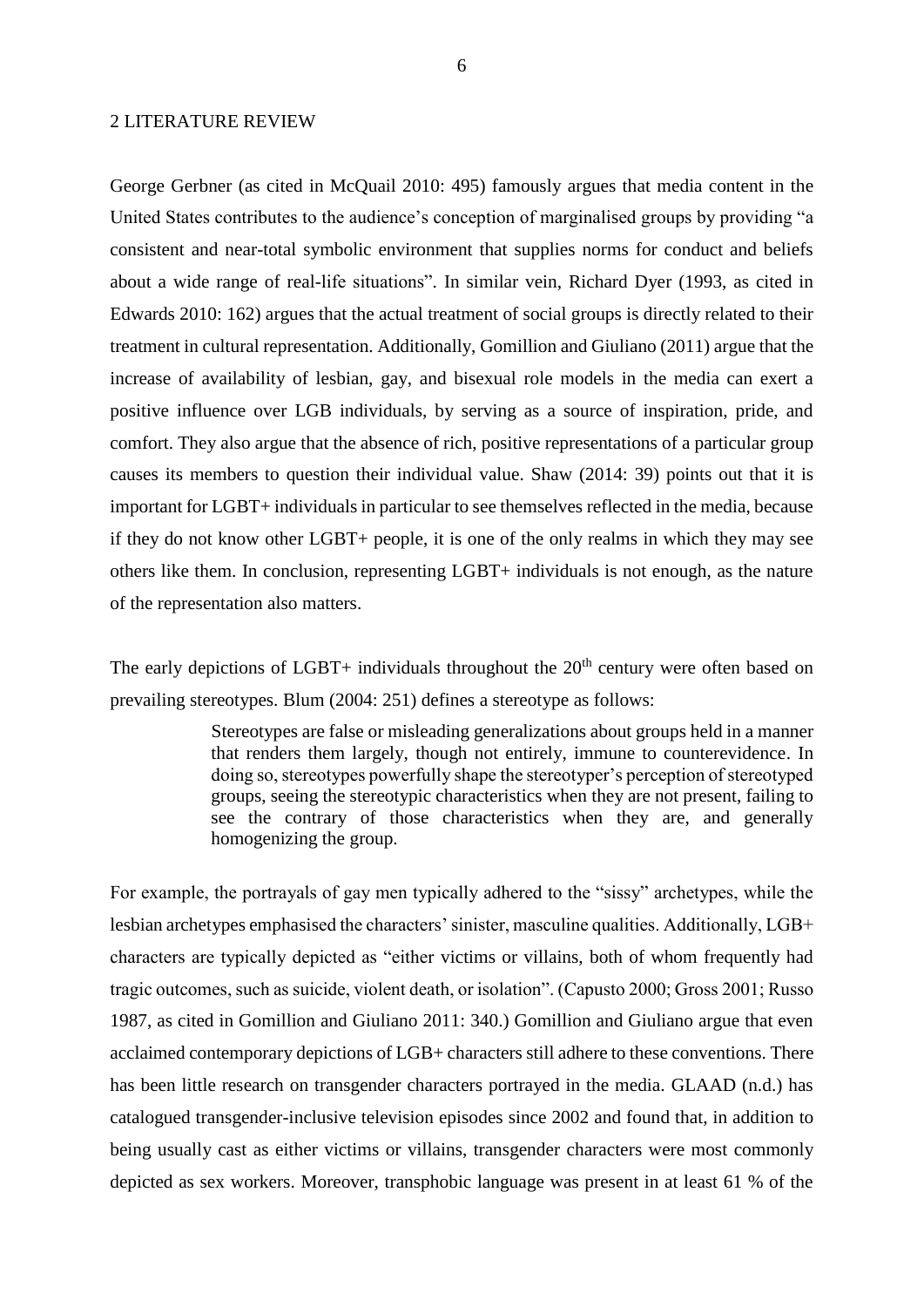catalogued episodes. While transgender women are generally assigned feminine gender roles, transgender men are believed to possess masculine and feminine personality traits and engage in traditionally masculine and feminine hobbies. Transgender individuals are also considered to be mentally ill, "highly noticeable", and social outcasts. (Gazzola and Morrison 2014.)

However, Dyer (2005, as cited in Shaw 2014: 19) argues that stereotypes in themselves are not necessarily negative nor false. Shaw adds that "the positive or negative qualities of portrayals exist not within texts themselves but rather within the social hierarchies, disparities, and power relation to which they refer and that they support". Thus, to say that a given portrayal reaffirms a negative stereotype of a group implies that the group "exists in the world in a singular way that is misrecognized". (Shaw 2014: 20.) According to Shaw (2009: 245), instead of talking about "whether stereotypes are true or offensive, it is better to ask what purpose they are serving in the text."

Clark (1969) establishes four chronological stages of media representation of minority groups: non-representation, ridicule, regulation, and respect. He defines the first stage of nonrepresentation as an outright exclusion from the media. Once the group begins to be represented, its members are frequently presented as stereotypical objects of ridicule and laughter. During the third stage, the members of the group are represented in limited, socially acceptable roles. The final stage is respect; the group is presented in the vast variety of roles, both positive and negative, that the members of the group occupy in real life. Stereotypical characters may still appear during this stage, but scholars do not consider them to be as harmful as a part of a wide range of other characters from the same group. (Clark 1969, as cited in Raley and Lucas 2006: 19, 23.) Sociologist Li Yinhe (2008, as cited in Zhang 2014: 71–72) has established a similar model for the development of gay figures in cinema. First, gay characters are shown in stereotyped supporting roles as comic reliefs. Later, they are represented in supporting roles as regular people. During the third stage, gay characters have leading roles in films centred on homosexuality, and ultimately, leading roles in mainstream action, science fiction and mystery films.

Shaw (2014: 18) argues that marginalised groups are only represented when their inclusion is marketable and financially profitable. In like manner, Gerbner and Gross (1976) propose that the commercial structure of the mass media limits the opportunity for representing diverse characters. Shaw (2014: 21) reports that scholars and popular media critics believe that the lack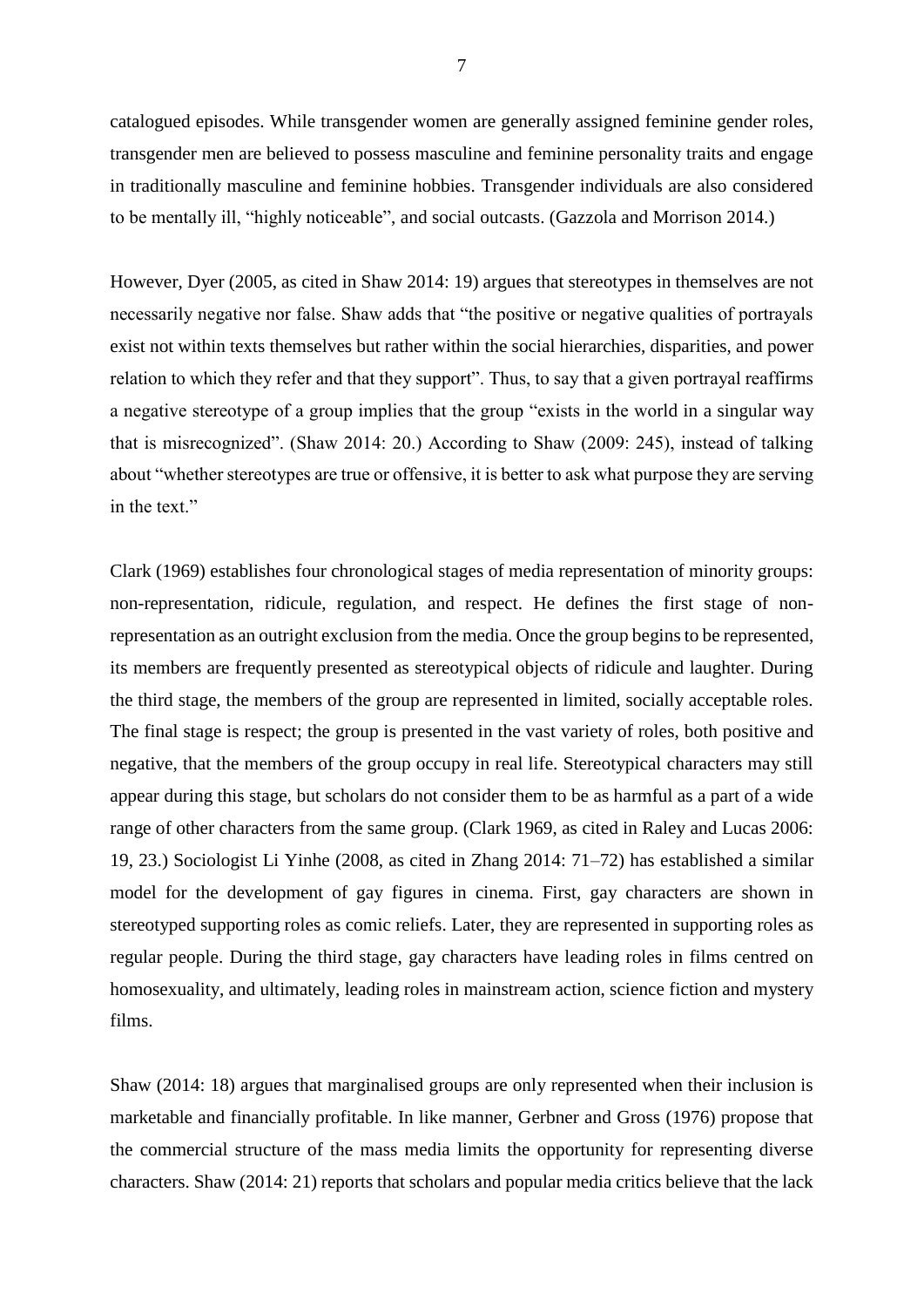of representation of marginalised groups in video games is tied to the homogeneity of the game industry. Alternatively, film director Mike Buonaiuto (as cited in Ford 2015) argues that writers worry that the audience does not understand complicated fictional concepts and, for this reason, rely on the prevailing stereotypes to make characters recognisable.

Karmali (2014) reports in an article for IGN that in video games, gay male characters are significantly less common than lesbian characters. Karmali suggests that executives want to appear progressive, while simultaneously pandering for the male gaze, by exploiting lesbian sexuality. Karmali also argues that female sexuality is trivialised, and, thus, less threatening to the predominantly male audience.

Role-playing games have usually attempted to create more diversity for players, given the essentiality of player choice in the genre (Shaw 2014: 34). Lionhead Studios' action roleplaying game *Fable* (2004) is famous for allowing the player character to have same-sex relationships with non-player characters. *Fable II* (2008) goes a bit further by allowing players to marry characters of the same gender. According to the creative director of *Fable*, Dene Carter (as cited in Ochalla 2006), including the option to "play gay" was not, originally at least, "an example of the developers' social consciousness"; in *Fable*, the non-player-controlled villagers each have been programmed to be attracted to the player character, and changing that for the characters of the same gender had seemed like "a ridiculous waste of time". In other words, depicting all characters as bisexual, or "player-sexual", requires the least amount of effort.

There is a vocal minority of gamers that actively resists any content not targeted to straight white male players (Ochalla 2006; Cain 2015). As seen with the releases of *Dragon Age II* (2011), *Mass Effect 3*, *Dragon Age: Inquisition*, and *Mass Effect: Andromeda* (2017), forums full of angry, white, straight male players have accused BioWare of ruining both series by pandering to women, people of colour, and LGBT+ people. The problems with *Dragon Age: Inquisition*, according to angry dissenters on online boards, include, but are not limited to: a large number LGBT+ characters, especially in positions of power; unattractive female characters; the lack of revealing clothing on female characters; and the lack of brothels and sexual violence. Cain (2015) argues that straight men are only against pandering when it is for someone else, as nearly every piece of media has been created with them in mind as its main audience; every piece of media featuring a female protagonist, gay romance, or anything that deviates from the "standard gruff white antihero-centric formula", is seen as a betrayal.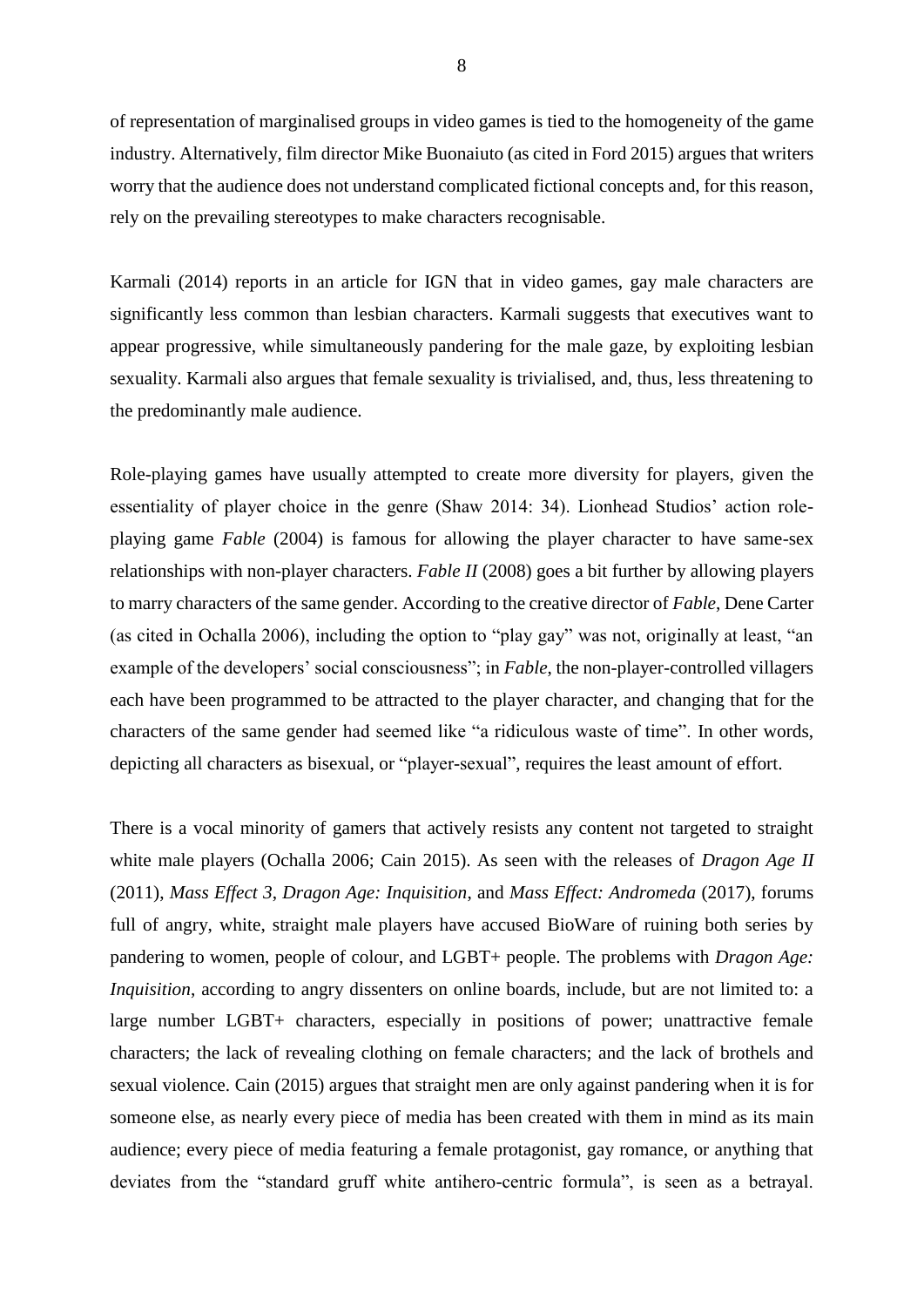According to Cain, pandering to the white straight male audience greatly limits the creative potential of different media forms.

Østby (2017) has written a doctoral thesis on sexuality and gender in BioWare games, including Dragon Age: Inquisition.<sup>1</sup> Regrettably, I did not learn about the study until the final stage of my thesis.

 $\overline{\phantom{a}}$ 

<sup>1</sup> Østby, K. J. (2017). *From Embracing Eternity to Riding the Bull: Representations of Homosexuality and Gender in the Video Game Series Mass Effect and Dragon Age*. Doctoral thesis. University of Oslo. Available at: https://www.duo.uio.no/handle/10852/55261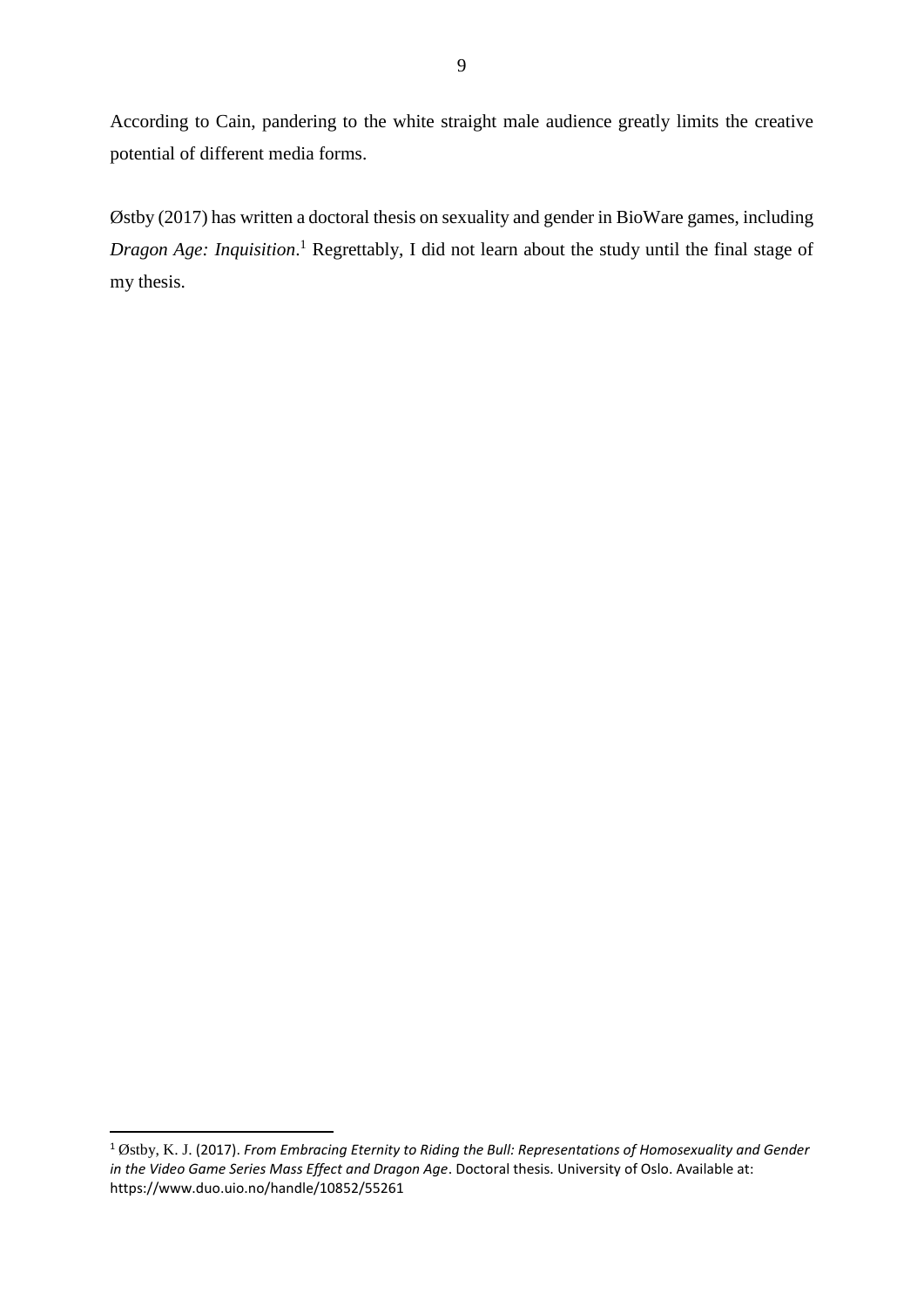#### 3 METHODS AND MATERIALS

This section will cover the methodology and materials. First, I will introduce the employed theoretical frameworks and describe the coding of the data (Section 3.1). The following sections will include justification for selecting the source material and research questions (Section 3.2), and provide an overview of the game, including the story, setting and game mechanics (Section 3.3).

# 3.1 Methodology

Video games are, by definition, multimodal products (Gee 2015: 56). Therefore, understanding multimodality is necessary to successfully examine how video games represent gender and sexuality. According to Ventola et al. (2004: 1–2), multimodality is concerned with decoding the various 'modes' used for meaning-making, including, but not limited to, linguistic, aural, and visual resources. Ventola et al. argue that the analysis of language alone is not enough, as nowadays texts that allow 'language' to be excised as an independent unit are becoming rare due to the advances in communication technology. Similarly, Bateman et al. (2017: 8) argue that paying attention to individual forms of expression is insufficient, as these forms do not occur singly.

In addition to multimodality, I will utilise Critical Discourse Analysis (CDA). Van Dijk (1993: 254) asserts that CDA is an approach that concerns itself with the role that discourse plays in maintaining inequality in society. Machin and Mayr (2012: 9–10) argue that the integration of both CDA and multimodality is crucial in revealing "the kinds of ideas, absences and takenfor-granted assumptions in the images as well as the texts which will also serve the ends of revealing the kinds of power interests buried in them". For these reasons, the integration of both CDA and multimodality allows a better understanding of how gender and sexuality are represented in video games.

Drawing from these theoretical frameworks, my analysis of the source material concerns itself with linguistic, aural, and visual elements that are used to convey the narrative, setting, characters, and gameplay. The linguistic and aural elements appear in the characters' dialogue, quest objectives, letters, codex entries, etc., while the visual elements, such as images, animations, and gestures, are present in the cutscenes and gameplay. For the purpose of this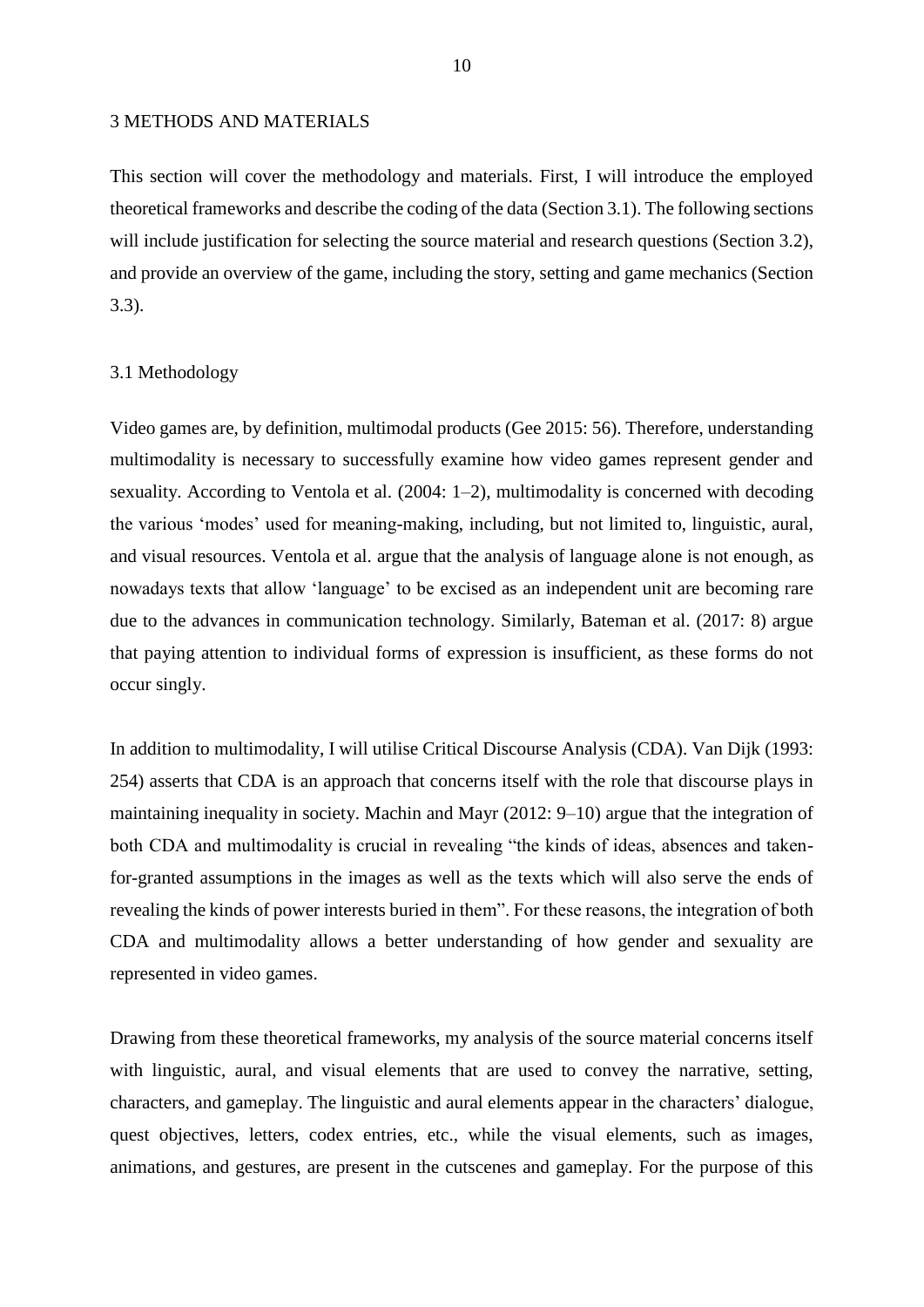thesis, the game is played multiple times, while exhausting all possible key choices and dialogue options, and the aforementioned elements are recorded and interpreted.

# 3.2 Material and research questions

The source material consists of *Dragon Age: Inquisition* and its downloadable content. *Dragon Age: Inquisition* is the first game in the series to have exclusively gay and lesbian romance options in addition to the straight and bisexual ones featured in the previous instalments. Additionally, there are numerous non-player-controlled characters (NPCs) that add to the diverse representation of sexual orientations; these characters range from minor soldiers to plotrelevant key figures, such as national rulers and religious leaders. Furthermore, *Dragon Age: Inquisition* features two transgender characters. As there are dozens of LGBT+ characters in the game, I largely limited my examination to two characters: the homosexual male companion character Dorian Pavus, and the supporting transgender male NPC Cremisius "Krem" Aclassi. I chose these characters for several reasons. First, the game pays special attention to Dorian's sexual orientation and Krem's gender identity; Dorian's homosexuality plays an important role in one of his companion quests, and the player can discuss and react to Krem's transgender identity. For comparison, Josephine's bisexuality is not referenced in-game and becomes apparent only if the player pursues romance with her with both male and female Inquisitors across multiple playthroughs. Secondly, by originating from the nation of Tevinter Imperium, both Dorian and Krem serve an important role in establishing a sense of a larger universe existing outside of the areas the players visit in-game. Although Tevinter Imperium plays an important role in *Dragon Age: Inquisition*, the game does not visit it, making Dorian and Krem two of the key sources of information relating to the foreign nation. Finally, as I mentioned earlier, Dorian and Krem have garnered a significant amount of media attention in comparison to other characters and have sparked contradicting reactions from game journalists, players, and LGBT+ activists (Karmali 2014; mundanematt 2014; avariaum 2014; spiritbomb 2015).

My analysis aims to answer to following questions: (1) Does the game represent LGBT+ people in a way that helps the audience to get an accurate and sympathetic impression of LGBT+ people? (2) Are romantic, emotional, and sexual relationships that include LGBT+ characters developed with the same degree of explicitness as non-LGBT+ relationships? (3) Do these characters serve a purpose in the game, or have they been included as mere tokenism, that is a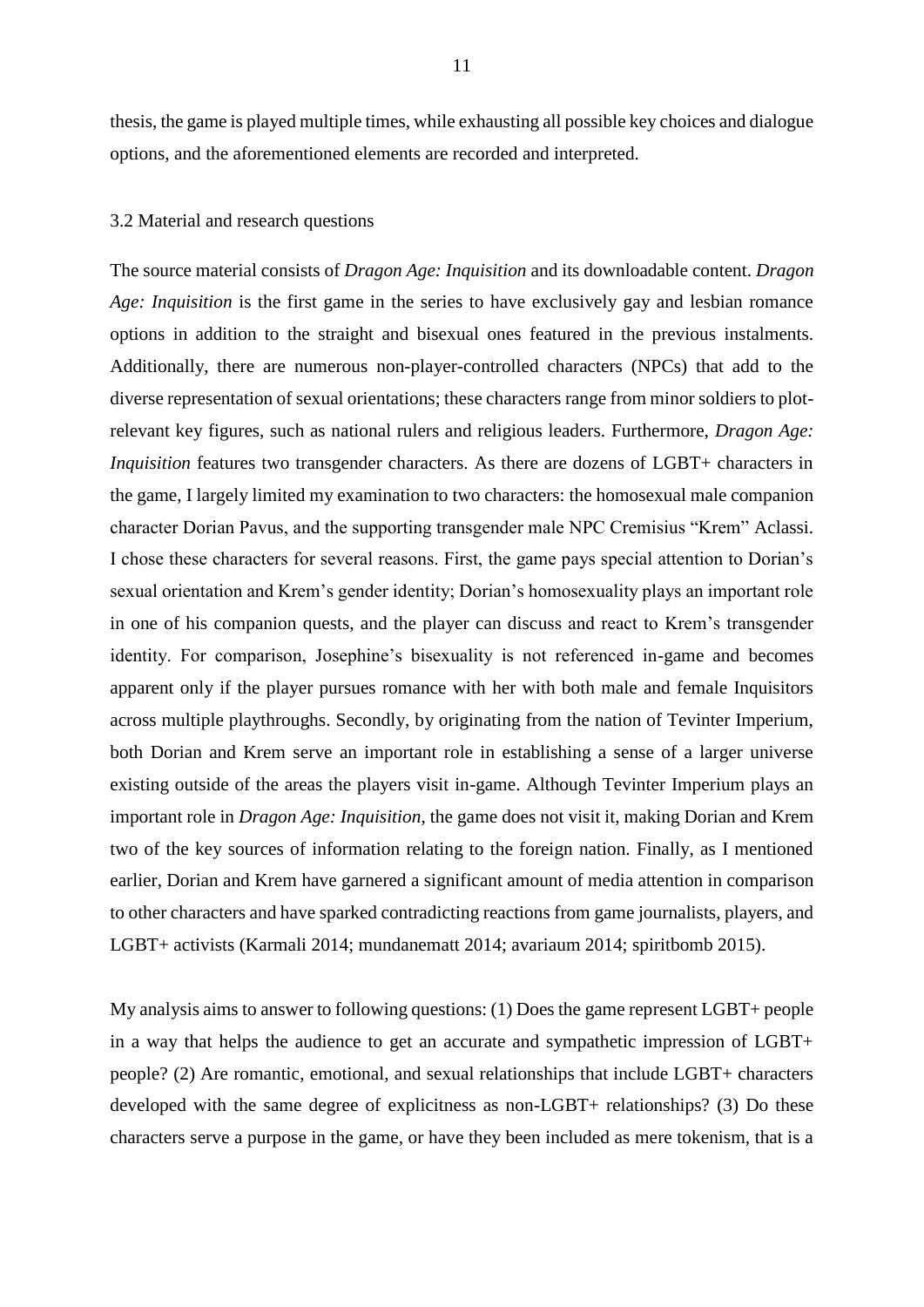symbolic effort made to give an appearance of diversity (Oxford Dictionaries) that the players cannot identify with (Shaw 2014: 226).

# 3.3 The Dragon Age series

*Dragon Age: Inquisition* is the third major game in the Dragon Age franchise, the sequel to *Dragon Age: Origins* (2009) and *Dragon Age II* (2011). The game was released in November 2014 for various platforms, namely Microsoft Windows, PlayStation 3, PlayStation 4, Xbox 360, and Xbox One, marking BioWare's most successful launch in history, with 1.14 million units sold worldwide during the first week (D'Angelo 2014). The positive reviews highlighted the story, engaging combat, detailed environments, soundtrack, and voice acting. The game has won several awards, including Game of the Year and Best Role-playing awards from several gaming publications.

As the Dragon Age series is incredibly complex, it important to briefly elucidate the key themes, characters and plotlines present to avoid confusion: The series is set in Thedas, a medieval continent inhabited by humans and fantastical species and creatures. In the first game, *Dragon Age: Origins*, the player controls a legendary warrior called the Grey Warden on their quest to restore piece in the kingdom of Ferelden that is caught up in civil wars and an outbreak of darkspawn called the Blight. *Dragon Age II* takes place in the neighbouring city state of Kirkwall, where the second protagonist, Hawke, a survivor of the Blight, tries to rebuild their life. The events of these games lead to a war between the templars and the mages, the religious and the magical. In the beginning of *Dragon Age: Inquisition*, the religious leader of Thedas attempts negotiations and summons both factions to the Temple of Sacred Ashes. Before a peace can be reached, an explosion destroys the temple and opens a tear in the veil, the magical barrier between the real world and the realm of spirits. The player takes control of the sole survivor, who ultimately becomes the Inquisitor, the leader of an ancient order revived to restore peace in Thedas.

The gameplay of *Dragon Age: Inquisition* is similar to its predecessors, mostly consisting of elements typically found in action role-playing games. The player controls their customised player character called the Inquisitor and nine "companion" characters. The player can battle enemies with swords, arrows, and magic, interact with NPCs, gather resources, build influence,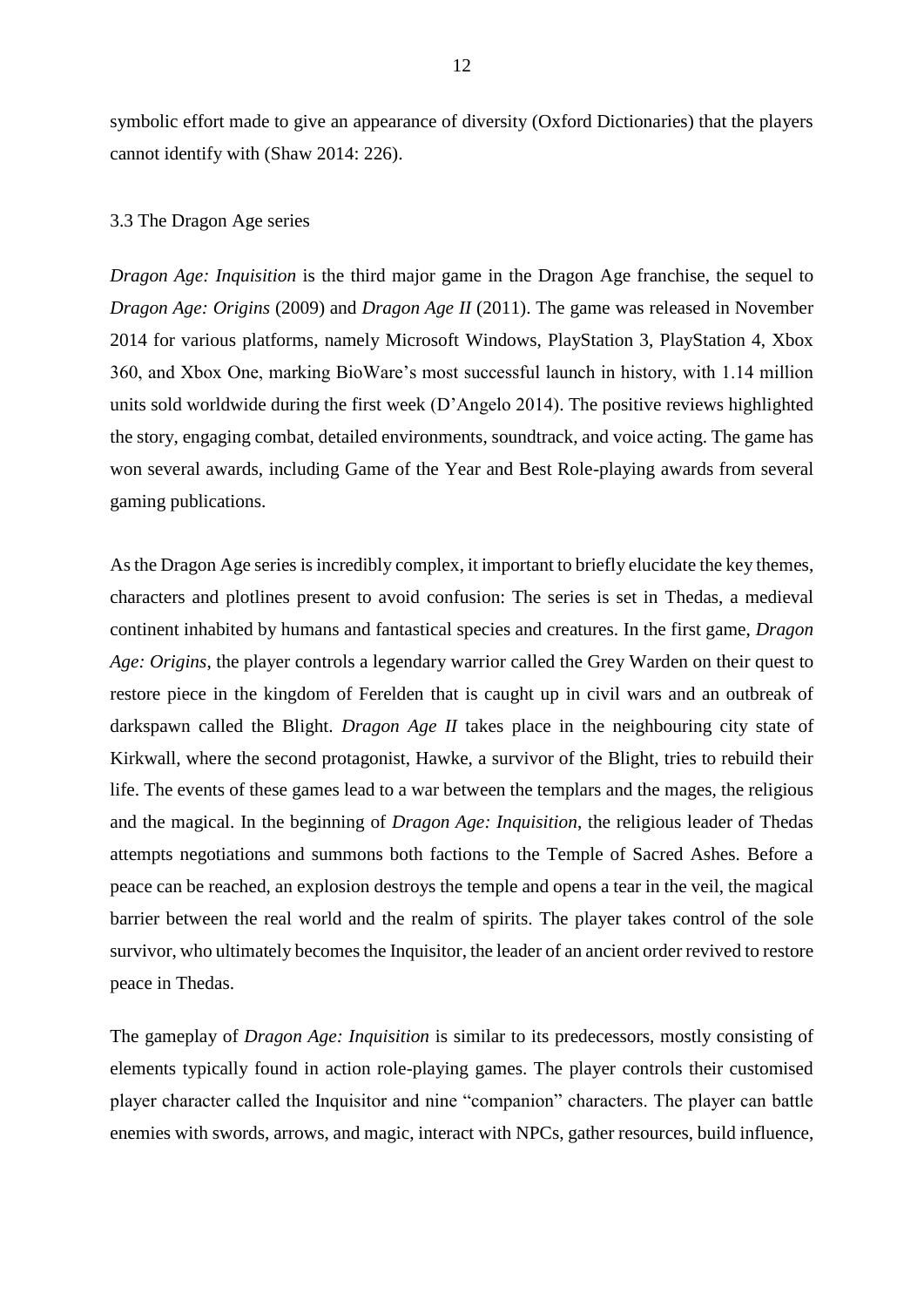complete side quests, proceed through the main story, and pursue romantic/sexual relationships with "romanceable" characters.

In 2000, BioWare released *Baldur's Gate II: Shadows of Amn*, representing the first time BioWare would utilise the concept of romanceable characters, which has since become a defining feature of their games. As its predecessors, *Dragon Age: Inquisition* features these "romance routes" – highly popular, optional romantic subplots, which usually involve quests and dialogue, leading to a confession of love, a sex scene, and in some cases, marriage. Since *Dragon Age: Origins*, the series has offered several same-sex romance options, but until *Dragon Age: Inquisition*, all romanceable LGB+ companions, as in characters the player can recruit and use in battle, have been bisexual. In *Dragon Age: Origins* and *Dragon Age II*, the dialogue options that trigger a romance were removed from conversations with characters who could not be romanced with the player character of that gender. For example, the female player character cannot flirt with the female companion Morrigan, because her romance triggers will appear only for male characters. In *Dragon Age: Inquisition*, the players are left to discover the characters' sexual orientations for themselves. For example, the male Inquisitor can flirt with the lesbian companion, Sera, but she will reject him. In *Dragon Age: Inquisition*, there are eight romantically/sexually available companions and advisers. Each character has their own preference in the terms of sexuality, and five of them have been confirmed as either gay, lesbian, bisexual, or pansexual.

The characters have gathered differing amounts of media attention; Dorian has been deemed as the "gaming's breakout gay character" by various gaming publications, and Krem Aclassi has been called one of the only positive portrayals of transgender identities in AAA video games. On the other hand, some have criticised Dorian's storyline for being stereotypical and primarily defined by his sexual orientation, and the dialogue options centred around Krem has been deemed transphobic; they argue that these characters were included only to create a false sense of inclusivity and that they do not hold any other purpose than to "tick a box".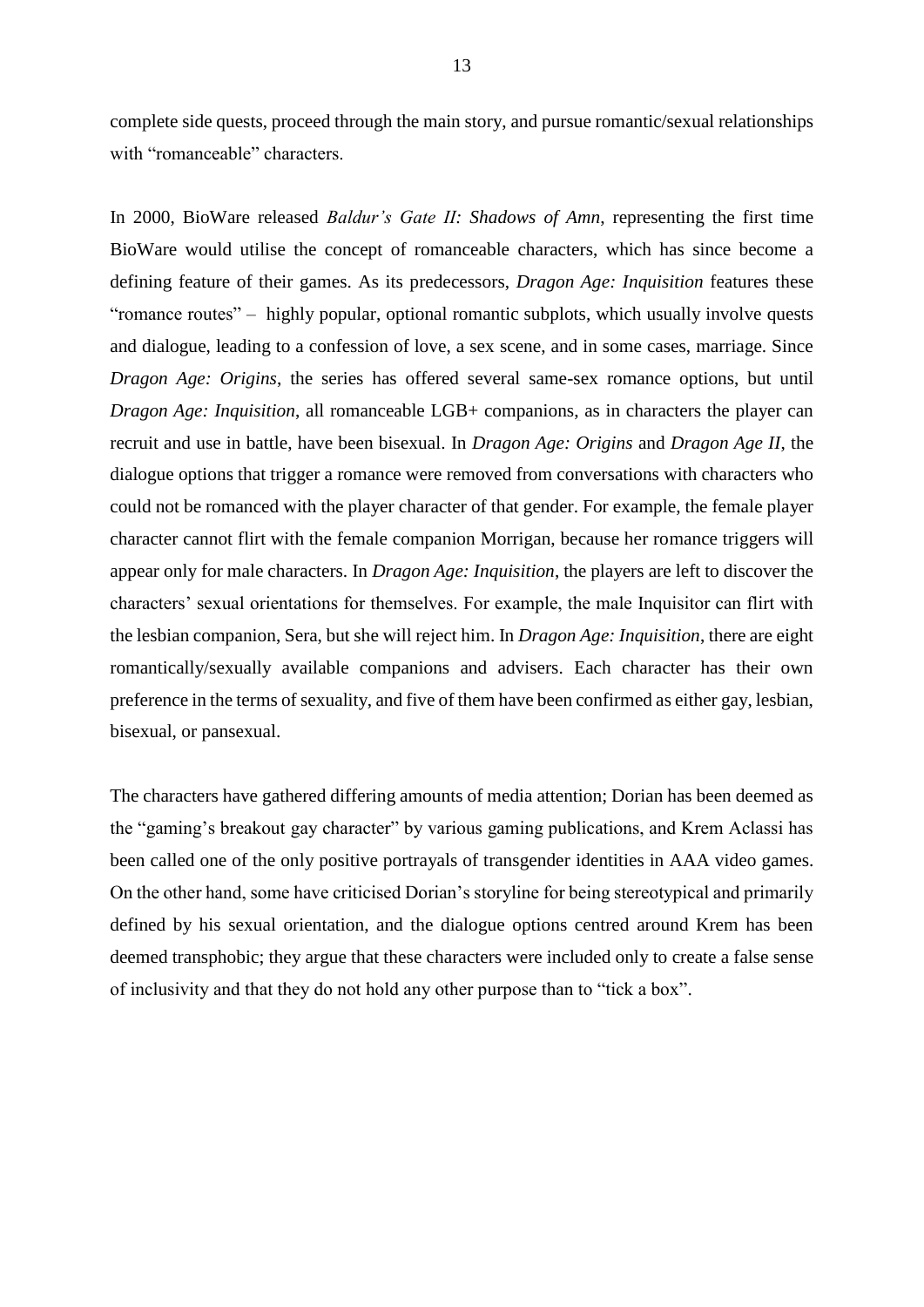First, I will examine the homosexual male character Dorian Pavus. The remainder of the section will focus on Cremisius "Krem" Aclassi, addressing the issue of transgender male representation. I will also examine the role these characters play in expanding the game universe.

#### 4.1 Dorian Pavus

As mentioned earlier, Dorian Pavus is the first gay male companion character in the Dragon Age series. The character was written by the lead writer David Gaider, who himself is a gay man. Gaider confirmed Dorian's sexual orientation during an introductory interview prior to the release of the game. First, he offers insight into Dorian's past and personality; Gaider describes him as a highly skilled mage with "a streak of idealism hidden beneath his sarcasm" and talks about the conflicted relationship Dorian has with his corrupted homeland, the Tevinter Imperium. Finally, Gaider confirms that Dorian will be a romance option exclusively available for the male player character and "the first fully gay character [he]'s had the opportunity to write". (Dragon Age: Inquisition Official Site 2017.) The interview sparked a heated online debate, which Gaider later addressed in an interview for IGN (2015):

> The post's purpose was to announce Dorian's existence, not to announce that he was gay, and yet it felt awkward to talk around that fact when it made up an important part – if not the only important – of who he is. […] I also knew that mentioning it would, for many, eclipse everything else I said about him. And that's exactly what happened.

Gaider argues that even though Dorian's homosexuality makes for an important part of the character, it does not define him entirely. Yet, some people reduced the character to his sexual orientation even before the game was released. Although Dorian has been deemed "the gaming's breakout gay character" by several gaming publications, some players criticise Dorian and his storyline for relying too heavily on stereotypes and for being there only to create a false sense of inclusivity. The following sections aim to determine whether the overall portrayal is positive or negative. I will examine the character's role in the game, stereotypes present, and the ways in which the character is treated in comparison to straight characters.

According to Russo (1987, as cited in Gomillion and Giuliano 2011: 340), gay male characters are typically depicted as "an asexual, effeminate, and often ridiculous or ineffectual foil to a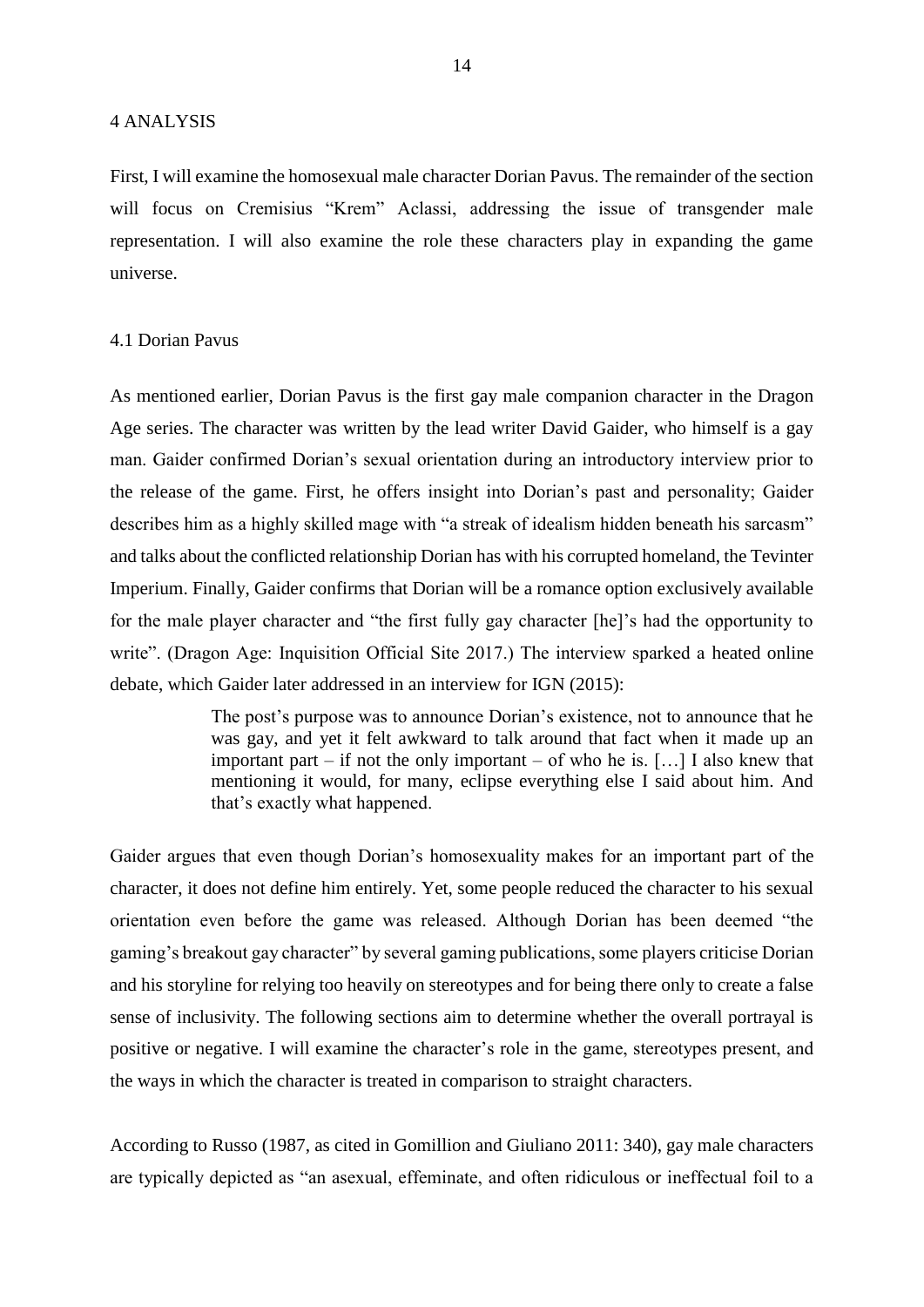story's hero". The previous sections have established that a positive portrayal does not necessarily show the character performing heroic acts but depicts them as human with both positive and negative traits. In other words, Dorian is shown in a positive light as long as the game does not encourage the players to detest him.

The Dragon Age series deals heavily with grey morality and the players face numerous moral dilemmas throughout the games; the players must resolve conflicts, where neither side is totally good nor completely evil, and the companions will generally either approve or disapprove of the player's actions. Depending on the player's actions throughout the game, Dorian will either begin to respect or loathe the Inquisitor. He may also remain neutral. In other words, the players' experiences with Dorian vary depending on their decisions throughout the game; Dorian may become the Inquisitor's closest friend, or he may leave the Inquisition in the middle of the game. Generally, Dorian approves of showing kindness, witty banter, and standing up for victims of oppression. If the player is continuously unnecessarily violent, cruel, or abuses their power, Dorian calls the Inquisitor a "cancerous growth" spreading across Thedas and leaves the Inquisition. In conclusion, Dorian's friendship is moderately easy to gain.

The player can first meet Dorian while he is trying to unravel a conspiracy against the Inquisition, or alternatively, when Dorian risks his life to warn the Inquisition of an upcoming attack. Even though he is shown performing a noble act, his background as a Tevinter mage is intended to invite suspicion. If the player later asks Dorian to tell more about himself, he answers: "I am Dorian Pavus, scion of House Pavus, a product of generations of careful breeding, and the repository of its hopes and dreams. Naturally, I despised it all: the lies, the scheming, the illusions of supremacy. That's Tevinter in a nutshell, isn't it?" Initially, Dorian comes off as charming and idealistic, but also arrogant and boastful. During the same conversation, the player learns that Dorian holds a rather controversial opinion on the slavery in his homeland; he argues that being a slave is better than dying on the streets. Dorian changes his outlook during the course of the game and approves whenever the Inquisitor speaks against slavery. He also tends to "drink himself into a stupor" after a rough day and sneaks wine from the Inquisition's wine cellar, suggesting that he may be a highly functioning alcoholic. As seen, Dorian starts out as a flawed character, but he grows and learns over the course of the game.

Dorian has a few traditionally feminine characteristics, notably his appreciation for fashion. He puts effort into his appearance; he grooms himself and maintains his notorious moustache. He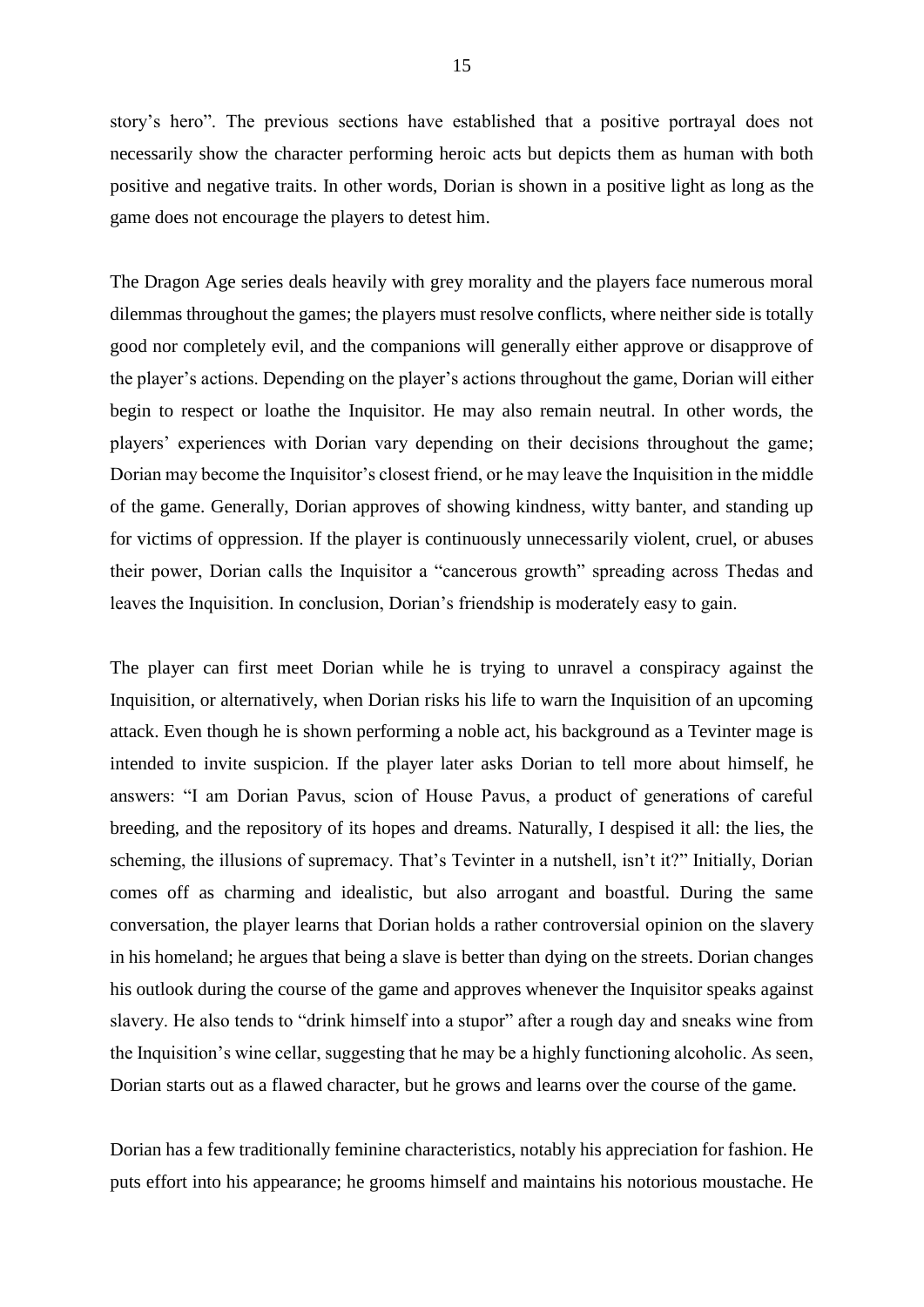demonstrates his keen eye for fashion by dressing in asymmetric clothing and critiquing others' fashion choices. However, Dorian's interest in fashion likely stems from his background as a member of a noble family, as other noble-born characters share similar interests. While other upper-class characters praise Dorian's sense of fashion, some lower-class characters consider him vain. In other words, while Dorian's stylishness may be a characteristic that, whether intentionally or not, emphasises his homosexuality, it can be read as an upper-class interest that highlights his higher social status.

As mentioned earlier, what gay characters do for a living can enforce stereotypes. Gay men are often equated with jobs related to beauty and fashion, and in fan content, Dorian is often depicted as a stylist or hairdresser due to his interest in fashion. In the game, however, Dorian is a multitalented scholar, historian, politician and inventor. His revolutionary inventions make him one of the brightest characters in-game. For example, he helps to develop magic that allows time travel and invents a magical "phone" just to communicate with the Inquisitor. In the epilogue, Dorian is named ambassador and he forms a political party together with the openly transgender female character Maevaris Tilani to reform their homeland and fight corruption. As a companion character, Dorian will accompany the Inquisitor on their adventures; Dorian enjoys exploring ancient ruins and he is an asset on the battlefield due to his magical talent.

Dorian comes out to the Inquisitor as gay during his companion quest *Last Resort of Good Men* that has the Inquisitor accompany Dorian to a meeting with his father, Halward, who is hoping to reconcile with his estranged son. To start the quest, the Inquisitor must have a warm relationship with Dorian. As always, the player's dialogue choices shape how the conversation unfolds. If the female Inquisitor has flirted with Dorian in the past, she can accuse him of leading her on, but otherwise, the player cannot react negatively to Dorian's homosexuality. In the following example, the Inquisitor expresses surprise after asking Dorian to elaborate:

| Dorian: | I prefer the company of men. My father disapproves.                |
|---------|--------------------------------------------------------------------|
|         | <b>Inquisitor:</b> I'll need you to explain that.                  |
| Dorian: | Did I stutter? Men, and the company thereof. As in sex. Surely     |
|         | you've heard of it.                                                |
|         | <b>Inquisitor:</b> I just didn't expect that.                      |
| Dorian: | Well, it's not as if introduce myself that way. "Hello, my name is |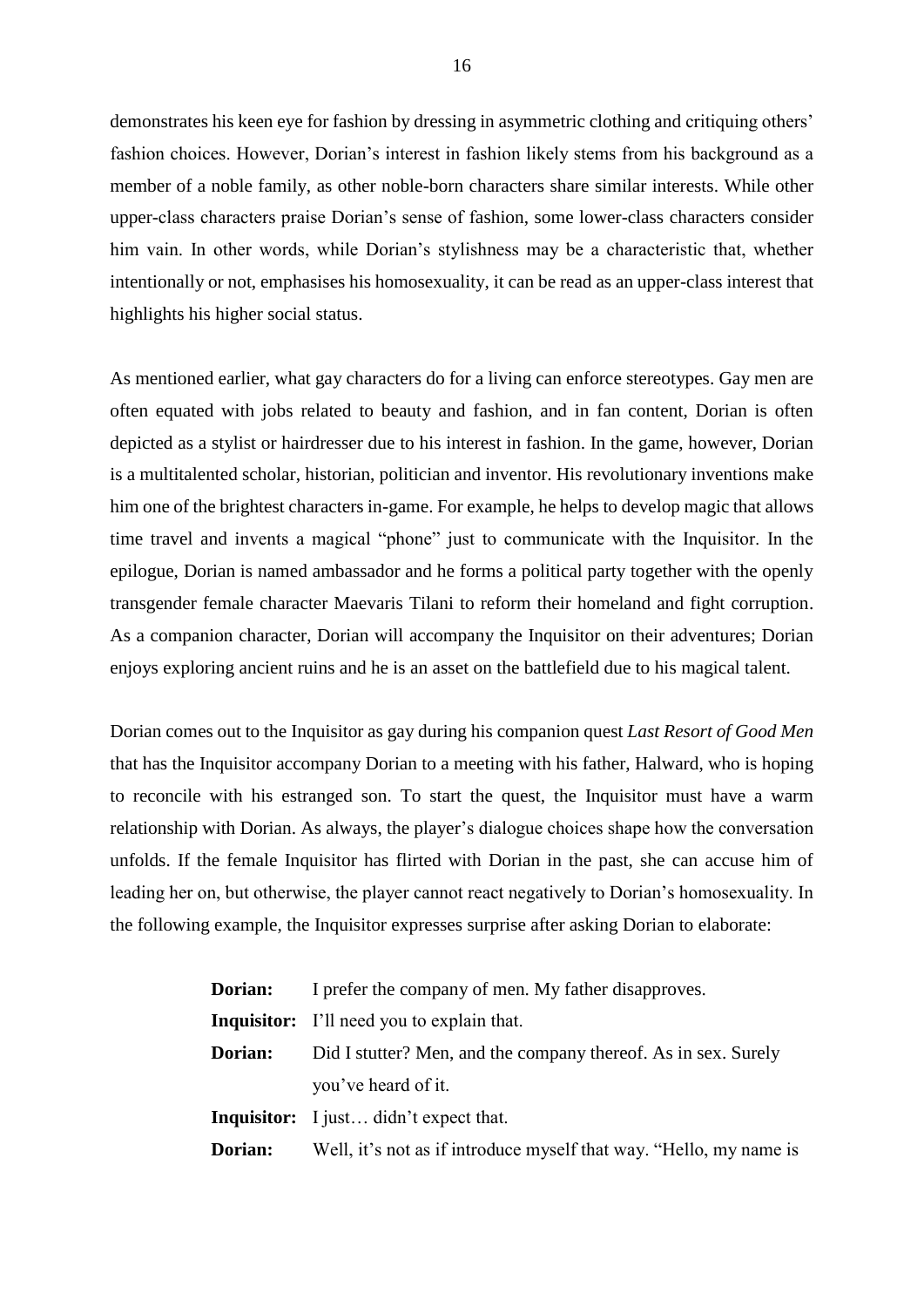Dorian. I like men." Maybe I should start. Some days it seems that's all anyone cares about.

Additionally, Dorian confirms that although women are "great", they are "not for him". Besides the lesbian companion Sera, Dorian is the only romanceable companion that offers verbal confirmation about their sexual orientation in-game.

Past research has shown that the mainstream media presents homosexual characters with an excessive focus on their sexual orientation (Fouts and Inch 2008). Overall, the plot trajectory of *Last Resort of Good Men* follows the stereotypical coming out narrative. However, it would be an overstatement to say that Dorian's entire narrative arc is defined by his homosexuality, when most of it centres around his desire to redeem his homeland. The above piece of dialogue suggests that Gaider is aware of the trend of equating homosexual characters with their sexual orientation. Additionally, Clark (1969) points out that stereotypical tropes are not as harmful as a part of a wide range of characters from the same social group. Thus, it is important to note that out of the ten LGB+ companions and advisors across all three games, Dorian is the only one to have a companion quest that deals explicitly with the character's sexual orientation. For comparison, Sera's companion quest has the Inquisitor resolve a conflict between her mysterious organization and some nobles, while Josephine needs the Inquisitor's help to recover her family's lost fortune.

Scenes that show characters enjoying sex provide the audience with emotional contact (Zhang 2014: 38–39). Despite usually being depicted as preoccupied with their sexual orientation, gay characters have few actual sexual encounters compared to heterosexual characters. In other words, gay characters emphasise their sexual orientation through verbal comments rather than actions. (Fouts and Inch 2008: 41–42.) As with BioWare's other titles, the romance routes usually build up to a brief sex scene. However, Dorian's sex scene is not more or less explicit than the heterosexual sex scenes. After the player has completed *Last Resort of Good Men* and the romance specific quest *The Magister's Birthright*, Dorian initiates sex with the Inquisitor. The player is given the choice to (a) break off the relationship, (b) proceed to have sex with Dorian, or (c) decline, for now, if the Inquisitor feels like the relationship is moving too fast. If the Inquisitor complies, Dorian will kiss him and the screen fades to black as they stumble towards the bed. In the following scene, Dorian and the Inquisitor are lying on the bed naked, having a conversation about the future of their relationship. Depending on the player choice,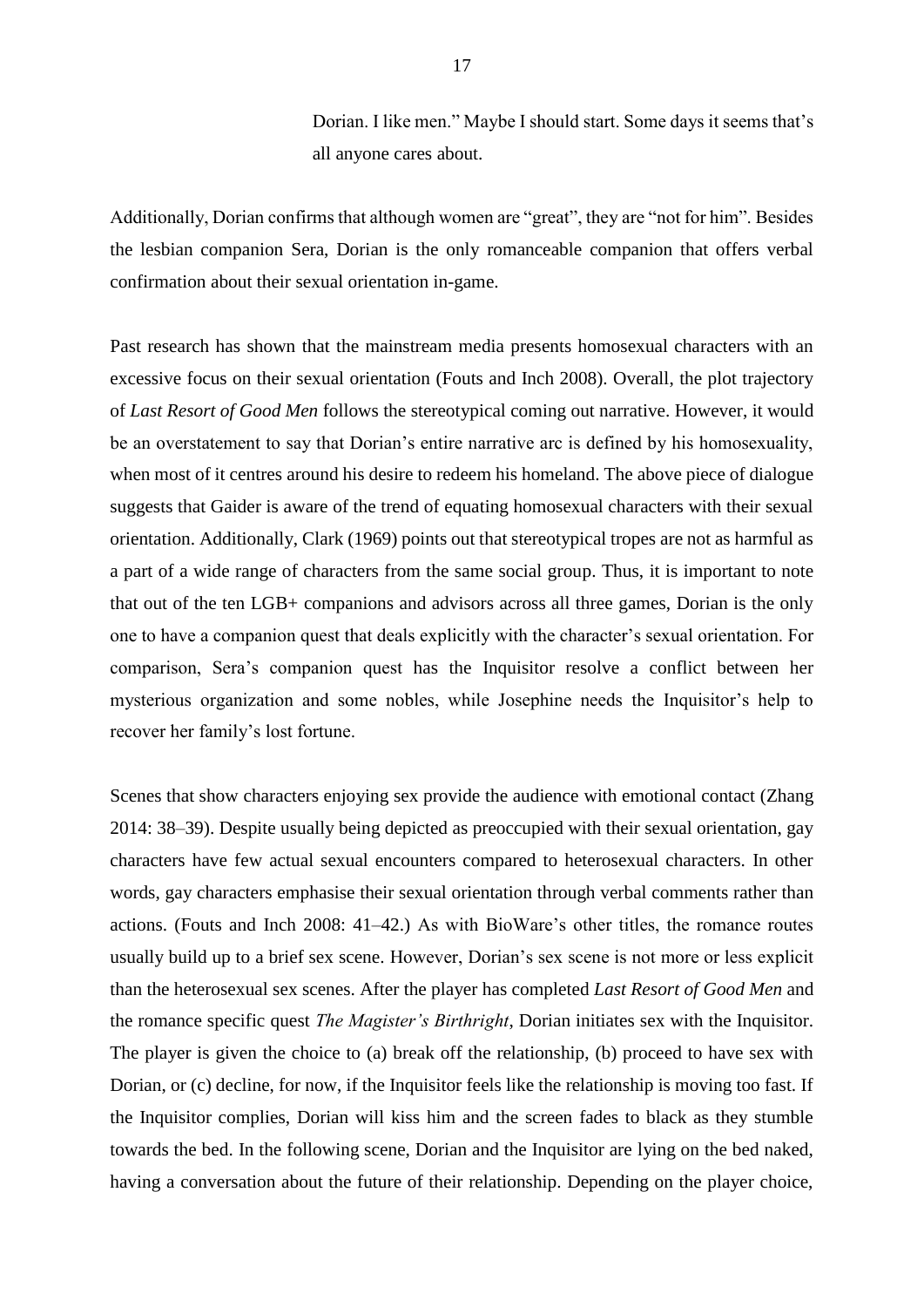the Inquisitor and Dorian will enter a serious romantic relationship, keep the relationship casual, or call it off. At the end of the scene, Dorian asks the Inquisitor to "inquisite" him again and they start kissing off-screen. For comparison, Cullen's heterosexual sex scene consists of Cullen and the female Inquisitor kissing in his office and then skips to Cullen lying in the bed naked, while the Inquisitor is getting dressed.

Past research stresses that when evaluating LGBT+ portrayals, it is important to examine how the characters feel about themselves (Herek 1998; Zhang 2014). In general, the LGB+ characters prior to Dorian do not hide their sexual orientation from the public. To understand why Dorian's experiences are vastly different to other characters, the player must consider Dorian's background and the codex, a collection of lore that the player can build in their journal during the campaign. One such codex entry, *Sexuality in Thedas*, describes how different countries view homosexuality:

> The view on indulging lusts with a member of the same gender varies from land to land. In Orlais, it is considered a quirk of character and nothing more. In Ferelden, it is a matter of scandal if done indiscreetly but otherwise nothing noteworthy. In Tevinter, it is considered selfish and deviant behaviour among nobles, but actively encouraged with favoured slaves. Nowhere is it forbidden, and sex of any kind is only considered worthy of judgement when taken to awful excess or performed in the public eye.

Considering the above passage, it becomes clear why a Fereldan character like Sera is not hesitant about openly expressing her attraction towards women, while Dorian is more private. Dorian explains that in Tevinter "every perceived flaw, every aberration is deviant and shameful". As a society that values the heritable magical talent, Tevinter society holds a stigma towards homosexuality because it is often expected to not produce children. During the sex scene, Dorian explains that in his homeland, anything between two men is physical; it is "accepted but taken no further". If the Inquisitor wishes to have something more than a casual sexual relationship, Dorian responds: "You say that like it's simple thing, easily imagined. I have no examples with which to compare." The Inquisitor helps romanced Dorian let go of the internalised shame; not shying away from public displays of affection, Dorian initiates kisses in public and proclaims his affections to other characters. If the player establishes a friendship with Dorian without romancing him, Dorian does not go through the same kind of character development. Even if he values their friendship and is content in the end, the game does not show Dorian reaching the same level of happiness and self-acceptance.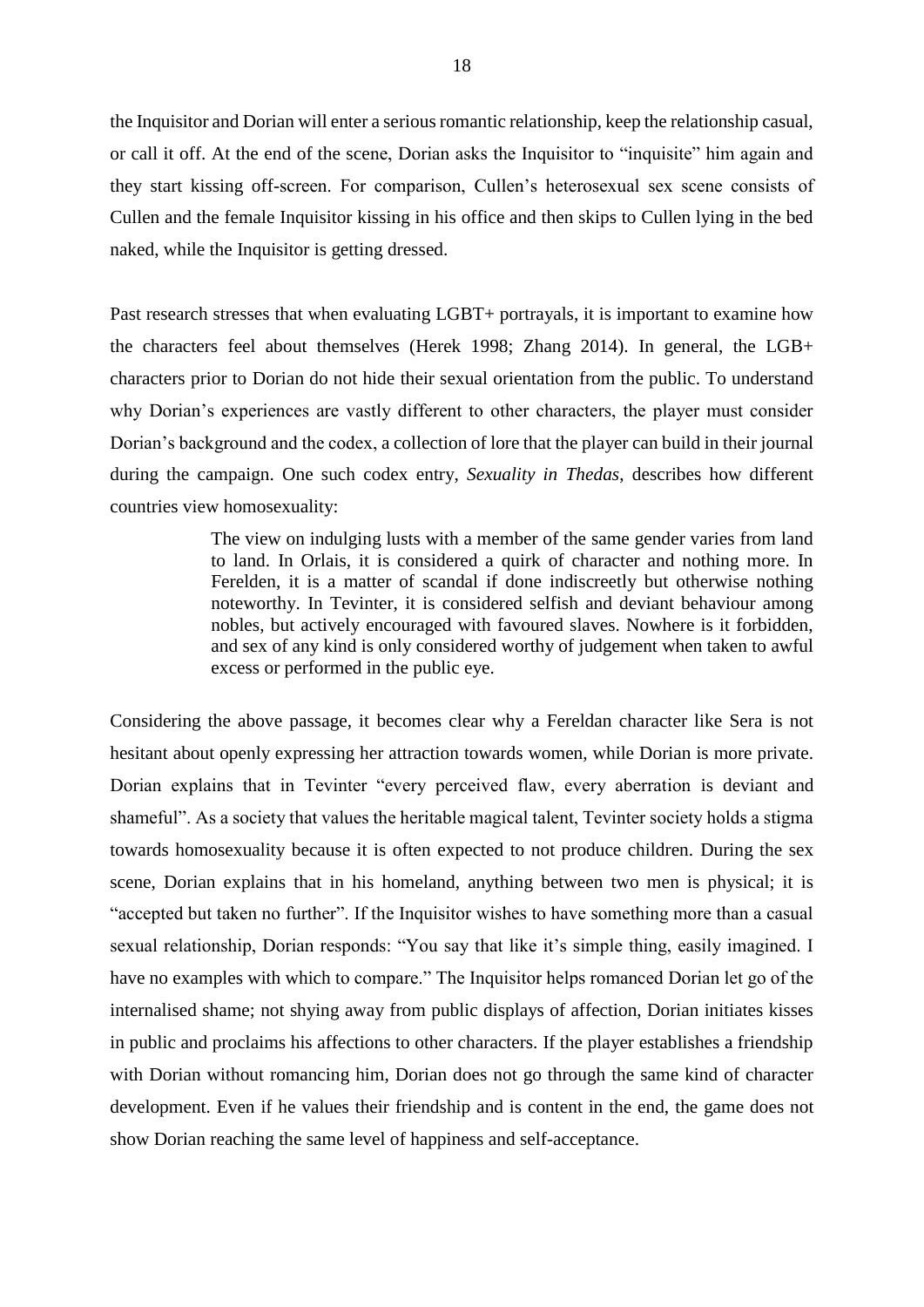Finally, past research has shown that LGBT+ characters are usually depicted in separation from other LGBT+ characters. Dorian, however, is surrounded by gay, bisexual, pansexual, and transgender characters. While Dorian is shunned for his homosexuality in his home country, the people outside of Tevinter initially disapprove of him because of the past deeds of his countrymen. Various characters are suspect of Dorian's motivations, but he is eventually able to gain their friendship. For example, Sera is extremely distrustful of Dorian in the beginning, but they become fast friends over the course of the game. Depending on the player's choices, Dorian may even enter a relationship with Iron Bull, another male companion.

Overall, Dorian is sympathetic character, who encompasses both positive and negative qualities. His self-image has been shaped by the heteronormative values of his home country, and *Last Resort of Good Men* is likely to resonate with players with similar experiences, while providing new information about the game universe.

## 4.2 Krem Aclassi

Krem Aclassi seems to have emerged as a direct consequence of the fans' critiques of the lack of positive transgender representation in the series. *Dragon Age: Origins* features a prostitute male dwarf in a dress as a transmisogynistic joke. *Dragon Age II* has a female elf prostitute with a deep masculine voice called Serendipity; according to Gaider (2015), the character was intended to be a drag queen, but she too comes off as a joke at the expense of transgender women. While Krem is often considered a universally praised character, some players argue that he was only included to create a false sense of inclusivity, and that the in-game dialogue centring on Krem is transphobic.

According to writer Patrick Weekes (2014), every single department wanted to ensure that Krem was "created with respect". It is important to note that instead of using a transgender voice talent for Krem, BioWare hired an acclaimed cisgender actress, Jennifer Hale, to voice him. According to Weekes (ibid.), the voice-over producer and director Caroline Livingstone and Hale "found a great voice for a trans man in a world without access to transitional procedures". In the recent years, several Hollywood films have been criticised for casting cisgender, i.e., non-transgender, actors for transgender roles: recent examples include Eddie Redmayne being nominated for the Academy Award for Best Actor for playing a transgender woman in the film *The Danish Girl* (2015). Casting cisgender actors not only limits the job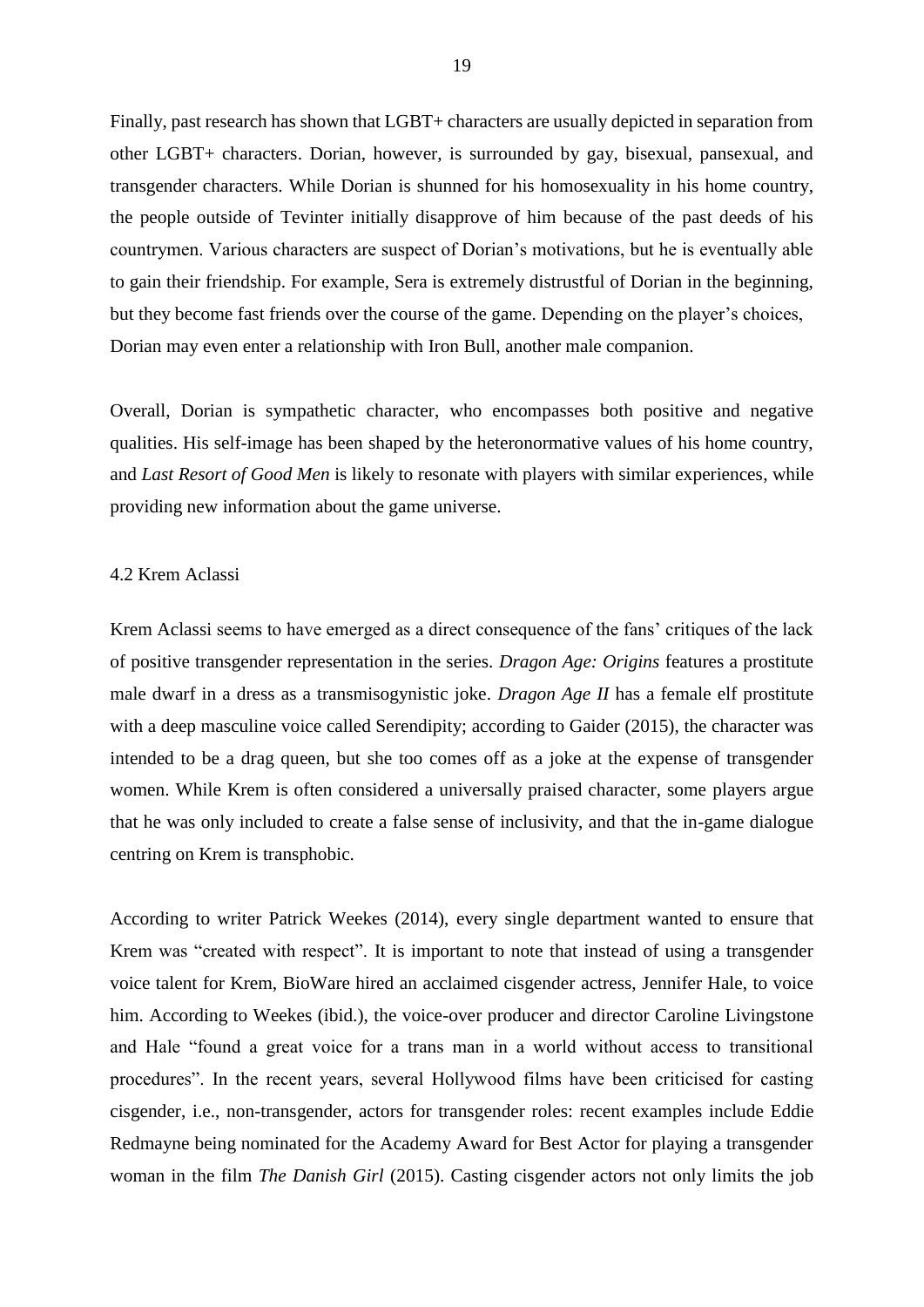opportunities for transgender actors but reinforces the aforementioned assumption that transgender people are extremely noticeable.

While Krem is not a companion character, like Dorian, he has a bigger role than many other supporting characters. The player first meets Krem during Iron Bull's companion quest *The Captain of the Chargers*, when Krem comes to offer aid for the young Inquisition and invites the player to appraise the Bull's Chargers mercenary group in action. The player finds the Chargers, including Krem, who is wielding a huge maul, in the midst of a battle.

According to Weekes (2014), "[BioWare does] not have the budget for someone who is just there to tick off a box", implying that Krem serves at least one other purpose in the game. Weekes writes that the players needed to be reminded that Iron Bull has "a history of command", but the developers did not have the memory budget to have his entire mercenary company to accompany him all the time. For this reason, Weekes had to give Iron Bull a lieutenant, Krem, to represents the rest of the company. After Iron Bull and the Chargers are recruited, the player can talk to Krem any time for quests, more information about the company, and humorous tales.

Krem's gender is first mentioned when Iron Bull invites the Inquisitor to meet the Chargers over drinks and Krem offers to help bind Iron Bull's "pillowy man-bosoms". Krem is the first to bring up his gender, indicating that he is comfortable discussing the subject. Here, the player can ask Krem various questions, most of which are ignorant and insensitive. For instance, the player can ask Krem if he is really a woman or why he has chosen to pass as a man. Krem and Iron Bull will react accordingly, and the player is left with an idea of how to be respectful to transgender people. These dialogue options serve as a learning experience for cisgender players who are ignorant on the subject. Additionally, the conversation starts a discussion of Qunari gender roles, providing new information about the horned species.

Afterwards, Krem feels comfortable enough with the Inquisitor to answer more questions about his past. While the player is introduced to the ruling class of Tevinter through Dorian, Krem offers a new perspective as a member of the lower class. Krem tells that his mother wanted to throw him out for refusing to marry a son of a wealthy merchant to save the family from slavery.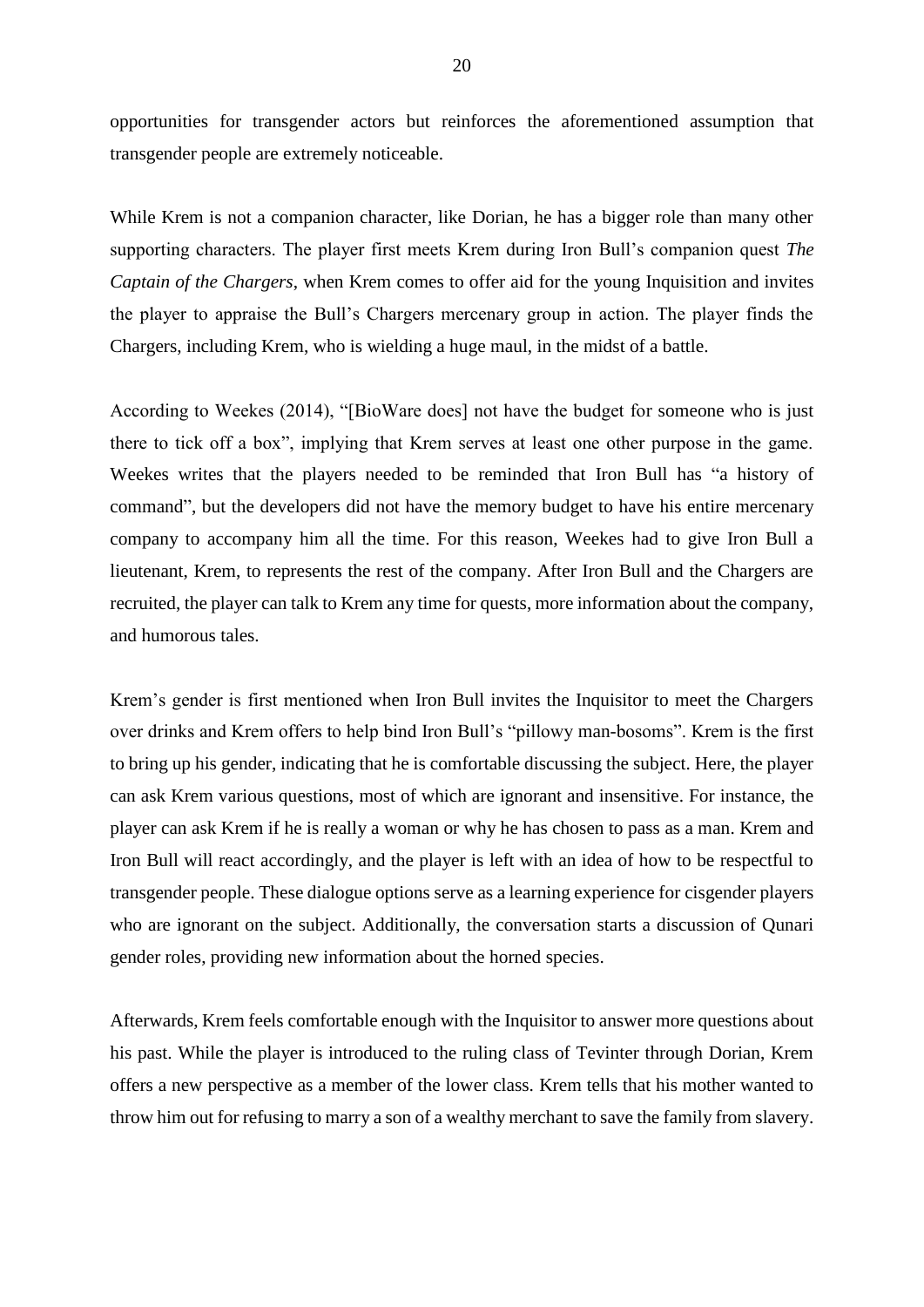Instead, he joined the Tevinter army as a man. When faced with the threat of execution or slavery for falsifying a military document, he fled and joined Iron Bull's company. According to past research (Gazzola and Morrison 2014), transgender men are believed to desire a traditionally masculine occupation but to be unable to practise it due to physical limitations and discrimination. Although Krem had enough skill and physical strength to qualify for the army, Tevinter does not recognise his male identity and forbids him from serving.

While recounting his childhood, Krem describes how he would pretend to shave with his father. If the player asks Krem why he "decided to live as a man", he answers, "I didn't decide anything. I've been like this my whole life. […] Every day, I'd put on a dress, look into my father's shaving mirror, and just… hate myself." Nowadays, transgender people are often expected to physically transition. Some transgender people do, some do not. Like many transgender people living in the modern world, Krem cannot safely transition. The game stresses that his body does not make his gender any less valid. The player can ask Krem if he would use potentially dangerous magic to "change all the way" given the opportunity. He answers as follows:

> I don't want any magic like that within ten yards of my body. When I was younger… I don't know. Everyone has silly dreams. In Tevinter, dreams like that get you killed. Bull helped me make a good life. Nice armor and a well-placed sock, and I'm happy.

Krem assures that he is content, despite being unable to physically transition. A passage of dialogue between Iron Bull and another companion provides further information about how Krem feels about himself:

| <b>Cole:</b>      | You and Krem say words that hurt, but they aren't real, The Iron       |
|-------------------|------------------------------------------------------------------------|
|                   | Bull.                                                                  |
| <b>Iron Bull:</b> | Yes. We give each other grief. It's a soldier thing. Doesn't mean      |
|                   | anything.                                                              |
| <b>Cole:</b>      | It means friendship. And that you're soldiers. Krem likes it, it makes |
|                   | him proud.                                                             |
| <b>Iron Bull:</b> | I guess I can see that. Him, huh?                                      |
| <b>Cole:</b>      | Is that wrong?                                                         |
| <b>Iron Bull:</b> | No, no. I just thought, since you do that thing where you see into     |
|                   | people's heads Actually, you're good, kid. Keep it up.                 |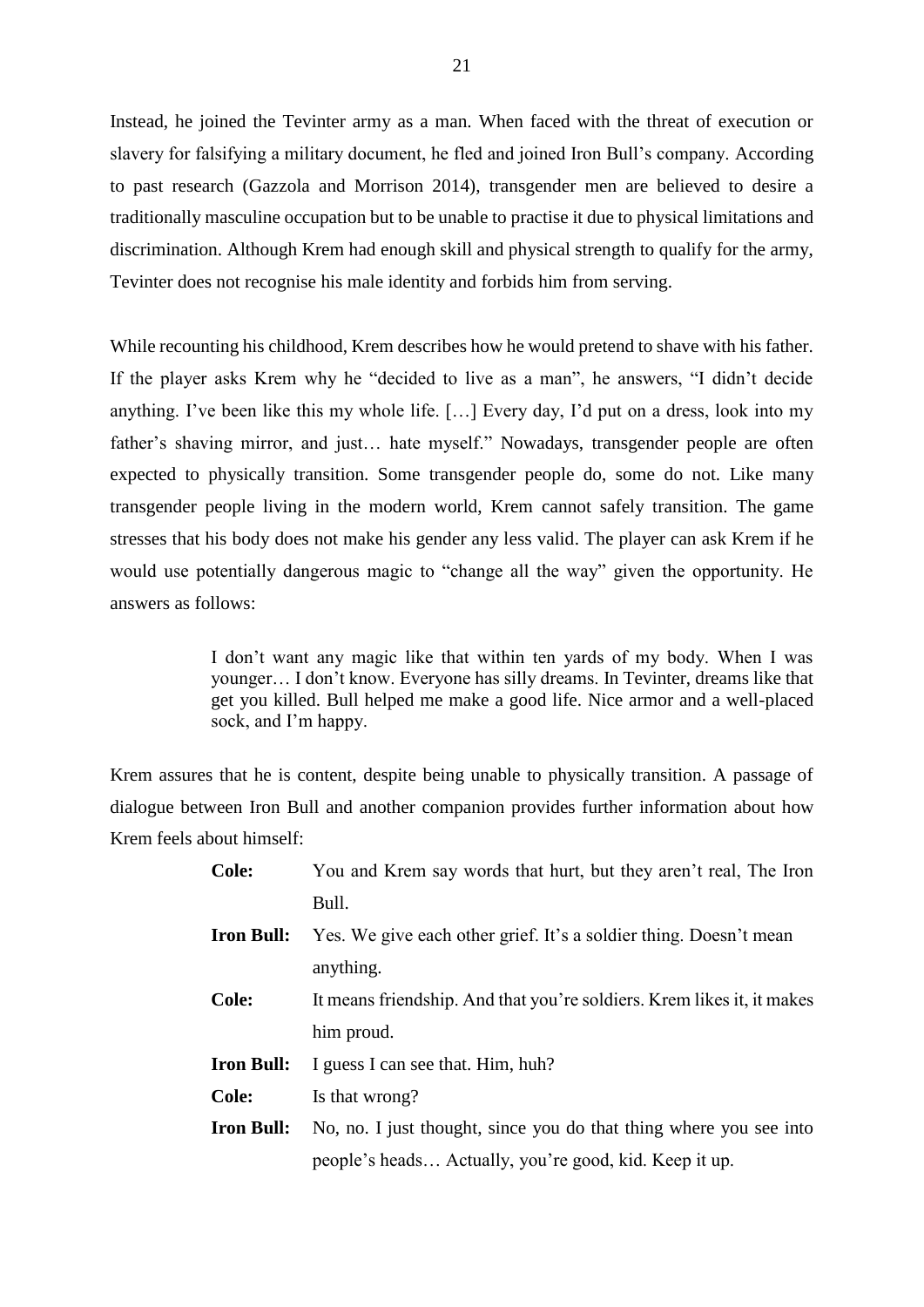**Cole:** The armor is right. The body isn't, but it doesn't hurt him anymore. You make it better.

Although Krem's character consists of mostly traditionally masculine qualities, a small exchange between Iron Bull and another companion reveals that Krem sews, namely stuffed toys. This indicates that Krem can openly enjoy a traditionally feminine hobby without people questioning his gender identity.

As mentioned earlier, LGBT+ characters are often killed off and rarely have happy endings. Death is a common occurrence in the Dragon Age series; the player's choices can lead to characters dying either intently or accidentally. For example, the player characters from the previous games can both be dead by the end of *Dragon Age: Inquisition*. Although Dorian cannot be killed at any point, Krem may die as a direct consequence of the player's choice. During Iron Bull's companion quest, *Demands of the Qun*, the player needs to choose between securing a powerful alliance with the Qun and saving Krem and the rest of the Chargers. If the player rescues the Charges, Iron Bull begins to value his loyalty to his family and friends. If the player chooses to sacrifice Iron Bull's company to secure the alliance, Krem is killed off-screen, and Bull will follow the Inquisitor's example and prioritise his loyalty to the Qun. The latter option will lead to Bull betraying the Inquisition in the epilogue *Trespasser*; he will attack the Inquisitor and potentially Dorian, even if a romance has been established between either of them.

The player character cannot pursue a romance with Krem, but if Krem survives the main game, he may enter a romantic relationship with the female bard and spy Maryden in *Trespasser*. Krem is seen awkwardly flirting with her, but outside of this brief scene Krem is not presented in any romantic or sexual situations.

In short, Krem exists to support Iron Bull's character and to offer an alternative perspective to Tevinter. It is important to note that despite having no surgery or hormonal treatment, Krem is content with his life and other characters accept him as well; this sends an important message to both transgender audiences as well as ignorant or biased players.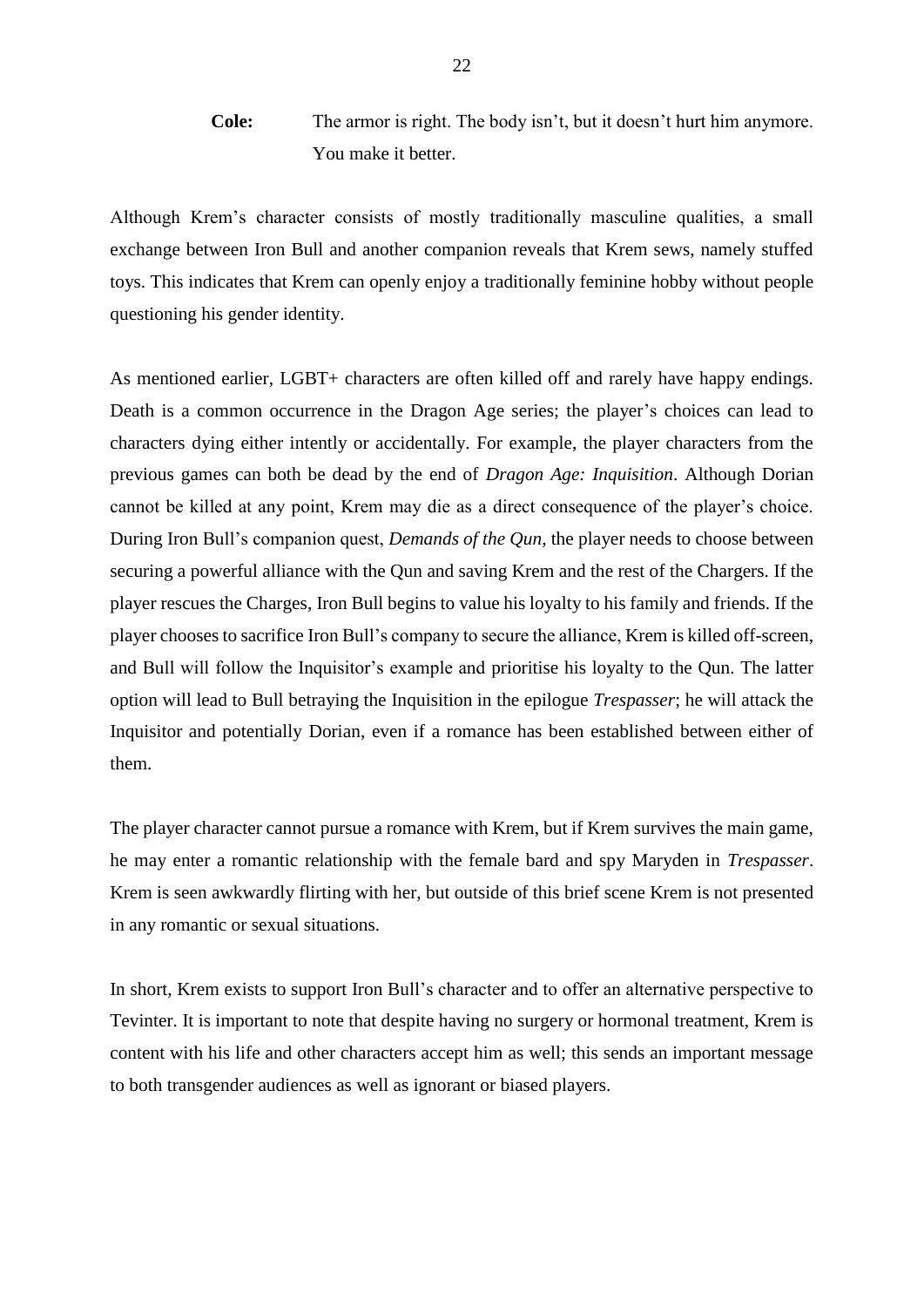#### 5 CONCLUSIONS AND DISCUSSION

There is a dearth of video games bold enough to feature major LGBT+ characters. The commercial success of BioWare's *Dragon Age: Inquisition* challenges the common presumption that video games that have prominent LGBT+ characters will automatically fail. However, players have accused some of these characters of being harmful stereotypes, namely the playable homosexual male companion Dorian Pavus, and the transgender male NPC Krem Aclassi. The purpose of this thesis was to critically examine these characters.

Both Dorian and Krem reinforce prevailing stereotypes to an extent, but ultimately, they are both sympathetic characters that embody a combination of strengths and weaknesses. Dorian comes off as flamboyant, and his companion quest, *Last Resort of Good Men*, deals heavily with the process and consequences of coming out. However, Dorian's sassiness and stylishness do not negate his bravery, righteousness, or brilliance; with Dorian, *Dragon Age: Inquisition* shows that a gay character does not need to be eschewed of all stereotypical characteristics to be considered as a positive representation. Meanwhile, with Krem, BioWare created a transgender male character, whose male identity deserves respect despite having no surgery or hormonal treatment. The player has an opportunity to ask questions about Krem's gender, including some insensitive and ignorant questions; by having the characters respond accordingly, the game serves as a learning opportunity.

Both Dorian and Krem serve a role in expanding the game universe; *Last Resort of Good Men* introduces the player to the Tevinter politics and values, while the matter of Krem's gender initiates a conversation about Qunari gender roles as well as the class struggle in Tevinter. In other words, the inclusion of LGBT+ characters enabled the game developers to tell a richer story.

My analysis was limited to two characters and only includes sexuality and gender. Future studies should examine these identity categories, as well as others, more in depth. Additionally, the examination should be extended to other characters in the Dragon Age series, such as the lesbian elf Sera. A future analysis of the series could include female characters, social class, and race. Additionally, future studies could explore the ways in which gamification and playfulness can be utilised to promote tolerance and awareness towards marginalised groups.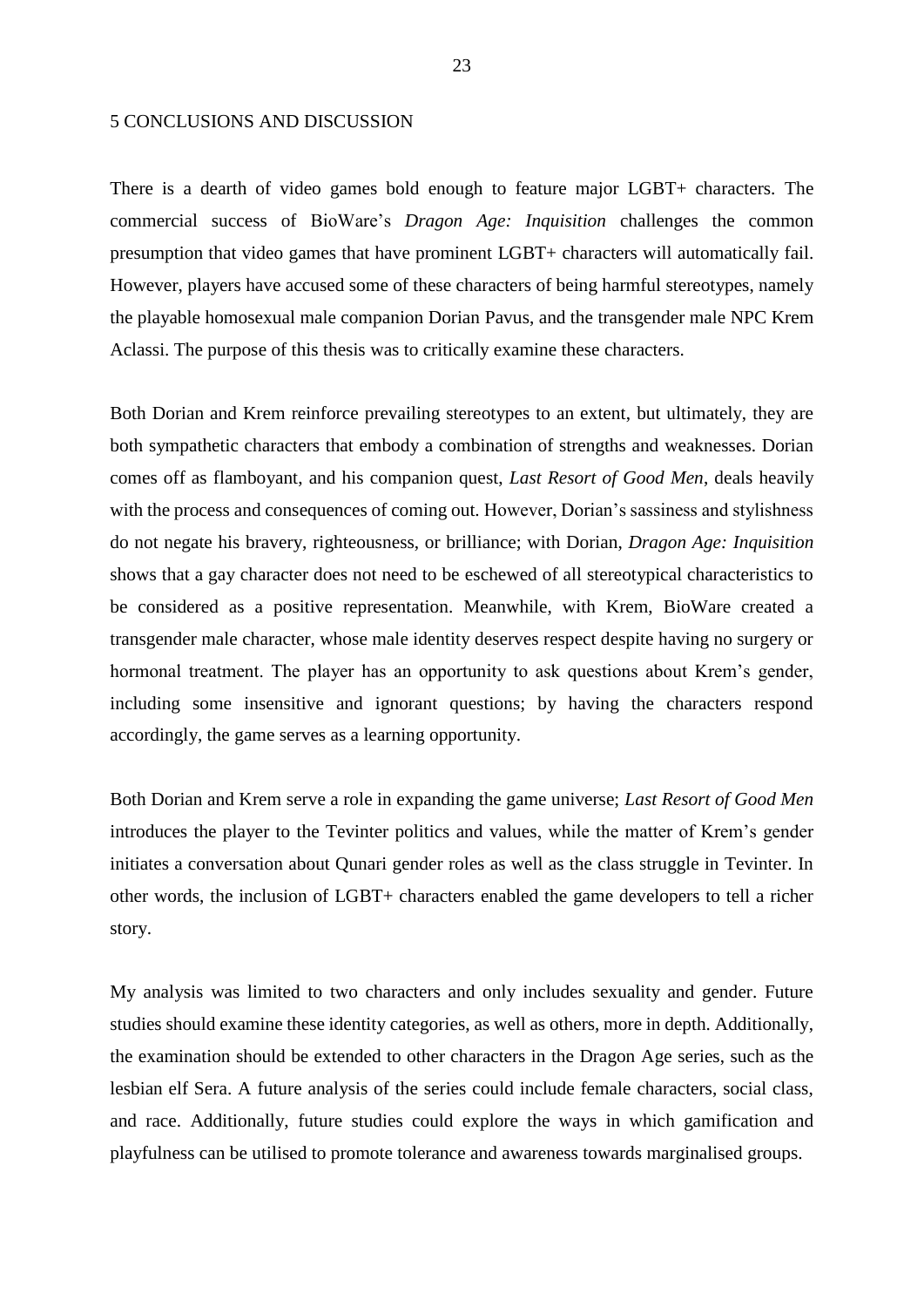#### REFERENCES

Primary sources

*Dragon Age: Inquisition* (2014). BioWare. Video game.

#### Secondary sources

- [avariaum] (2014). *Dorian controversy in the upcoming* Dragon Age: Inquisition. Video file. [Cited 6.13.2018]. Available at: https://youtu.be/Hh\_YvnziZh8
- *Baldur's Gate II: Shadows of Amn* (2000). BioWare. Video game.
- Bateman, J., J. Wildfeuer and T. Hiippala (2017). *Multimodality: Foundations, research and analysis – A problem-oriented introduction*. Berlin: Walter de Gruyter.
- Blum, L. (2004). Stereotypes and stereotyping: A moral analysis. *Philosophical Papers*. 33 (3), 251–289.
- Cain, J. (2015). Nerd guys, pandering, and "forced" diversity. The Mary Sue. [Cited 11.29.2017]. Available at: https://www.themarysue.com/nerd-guys-panderingand-forced-diversity/
- D'Angelo, W. (2014). *Dragon Age: Inquisition* sells 1.14M units worldwide first week. VGChartz. [Cited 6.17.2018]. Available at: http://www.vgchartz.com/article/ 252306/dragon-age-inquisition-sells-114m-units-worldwide-first-week-ps4 xbox-one-x360-ps3-pc/
- Dragon Age: Inquisition Official Site (2017). [Cited 5.10.2017]. Available at: https://www.dragonage.com/en\_US/theGame
- *Dragon Age: Origins* (2009). BioWare. Video game.
- *Dragon Age II* (2011). BioWare. Video game.
- Dyer, R. (2006). Stereotyping. In D.M. Kellner and M.G. Durham (eds.), *Media and Cultural Studies: Keyworks*. Malden, MA: Blackwell Publishing, 353–365.
- Edwards, M. (2010). Transconversations: New media, community, and identity. In C. Pullen and M. Cooper (eds.), *LGBT Identity and Online New Media*. New York: Routledge, 159–172.
- Entertainment Software Association (2015). *Essential facts about the computer and video game industry*. [Cited 3.27.2017]. Available at: http://www.theesa.com/wpcontent/uploads/2015/04/ESA-Essential-Facts-2015.pdf

*Fable* (2004). Lionhead Studios. Video game.

*Fable II* (2008). Lionhead Studios. Video game.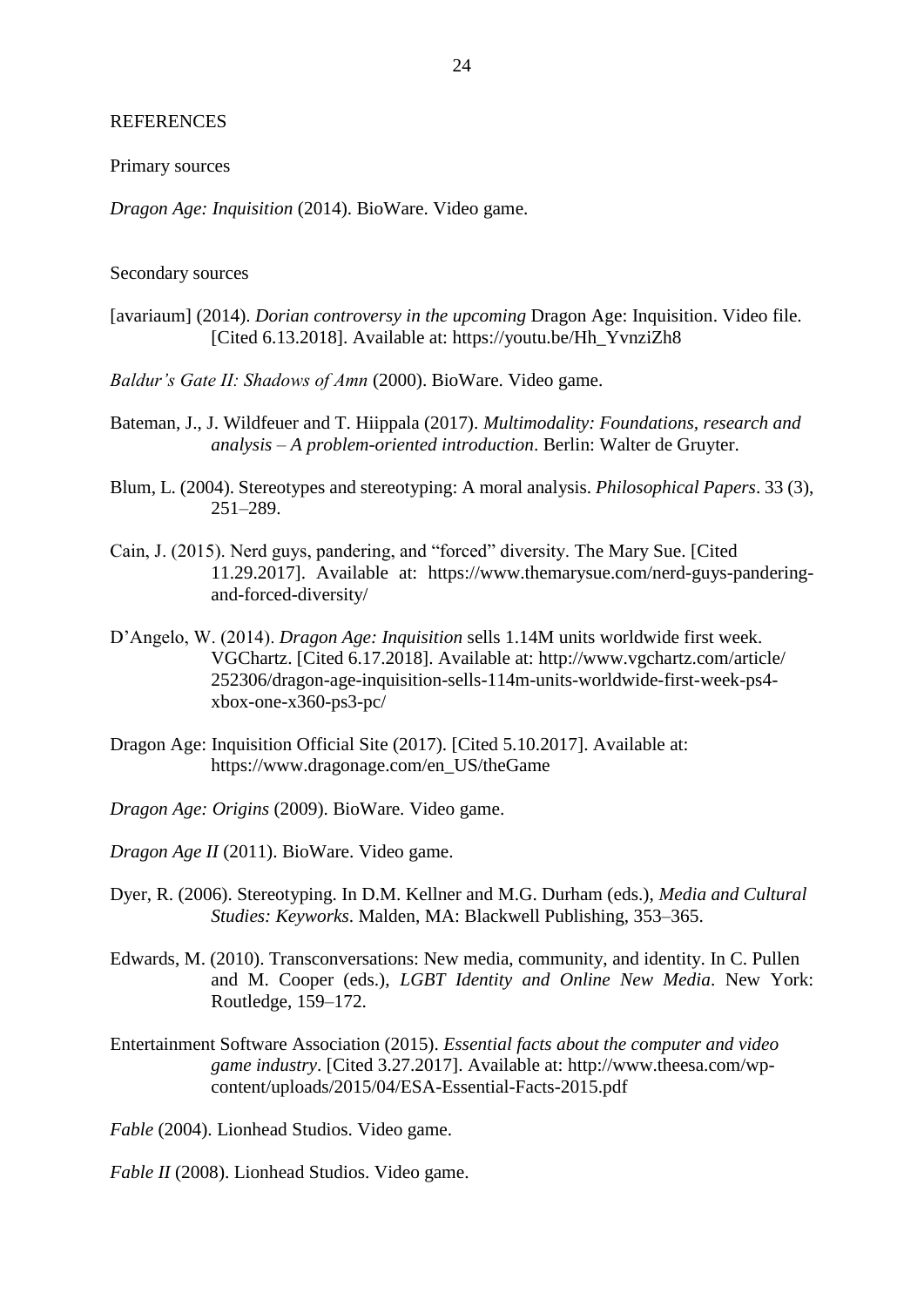- Ford, Z. (2015). How a new film is opening doors for LGBT characters in science fiction. ThinkProgress. [Cited 11.29.2017]. Available at: https://thinkprogress. org/how-a-new-film-is-opening-doors-for-lgbt-characters-in-science-fictionbb5cc0b1e306/
- Fouts, G. and R. Inch (2008). Homosexuality in TV situation comedies. *Journal of Homosexuality*. 49 (1), 35–45.
- Friedberg, J. (2015). *Gender games: A content analysis of gender portrayals in modern, narrative video games*. Master's thesis. Georgia State University. [Cited 27.3.2017]. Available at: https://scholarworks.gsu.edu/sociology\_theses/52/
- Gaider, D. (2015). On transgender characters. Blog post. [Cited 3.27.2017]. Available at: http://the-gaider-archives.tumblr.com/post/108930086798
- Gazzola, S. B. and M. A. Morrison (2014). Cultural and personally endorsed stereotypes of transgender men and transgender women: Notable correspondence or disjunction? *International Journal of Transgenderism* 15 (2), 76–99.
- Gee, J. P. (2015). *Unified discourse analysis: Language, reality, virtual worlds, and video games*. New York: Routledge.
- Gerbner, G. and L. Gross (1976). Living with television: The violence profile. *Journal of Communication* 26 (2), 172–199.
- Gomillion, S. C. and T. A. Giuliano (2011). The influence of media role models on gay, lesbian, and bisexual identity. *Journal of Homosexuality*. 58 (3), 330–354.
- GLAAD (n.d.). *Victims or villains: Examining ten years of transgender images on television*. [Cited 9.4.2018]. Available at: https://www.glaad.org/publications/victims-orvillains-examining-ten-years-transgender-images-television
- Herek, G. M. (1998). *Stigma and sexual orientation: Understanding prejudice against lesbians, gay men and bisexuals*. Thousand Oaks, CA: SAGE.
- Karmali, L. (2014). Why we need more gay characters in video games. IGN. [Cited 3.27.2017]. Available at: http://www.ign.com/articles/2014/03/14/why-we-needmore-gay-characters-in-video-games
- Karmali, L. (2015). How gaming's breakout gay character came to be. IGN. [Cited 3.20.2017]. Available at: http://www.ign.com/articles/2015/07/09/how-gamingsbreakout-gay-character-came-to-be
- Klug, C. and J. Lebowitz (2011). *Interactive storytelling for video games: A playercentered approach to creating memorable characters and stories*. Burlington, MA: Focal Press.
- Machin, D. and A. Mayr (2012). *How to do critical discourse analysis: A multimodal introduction*. London: SAGE.